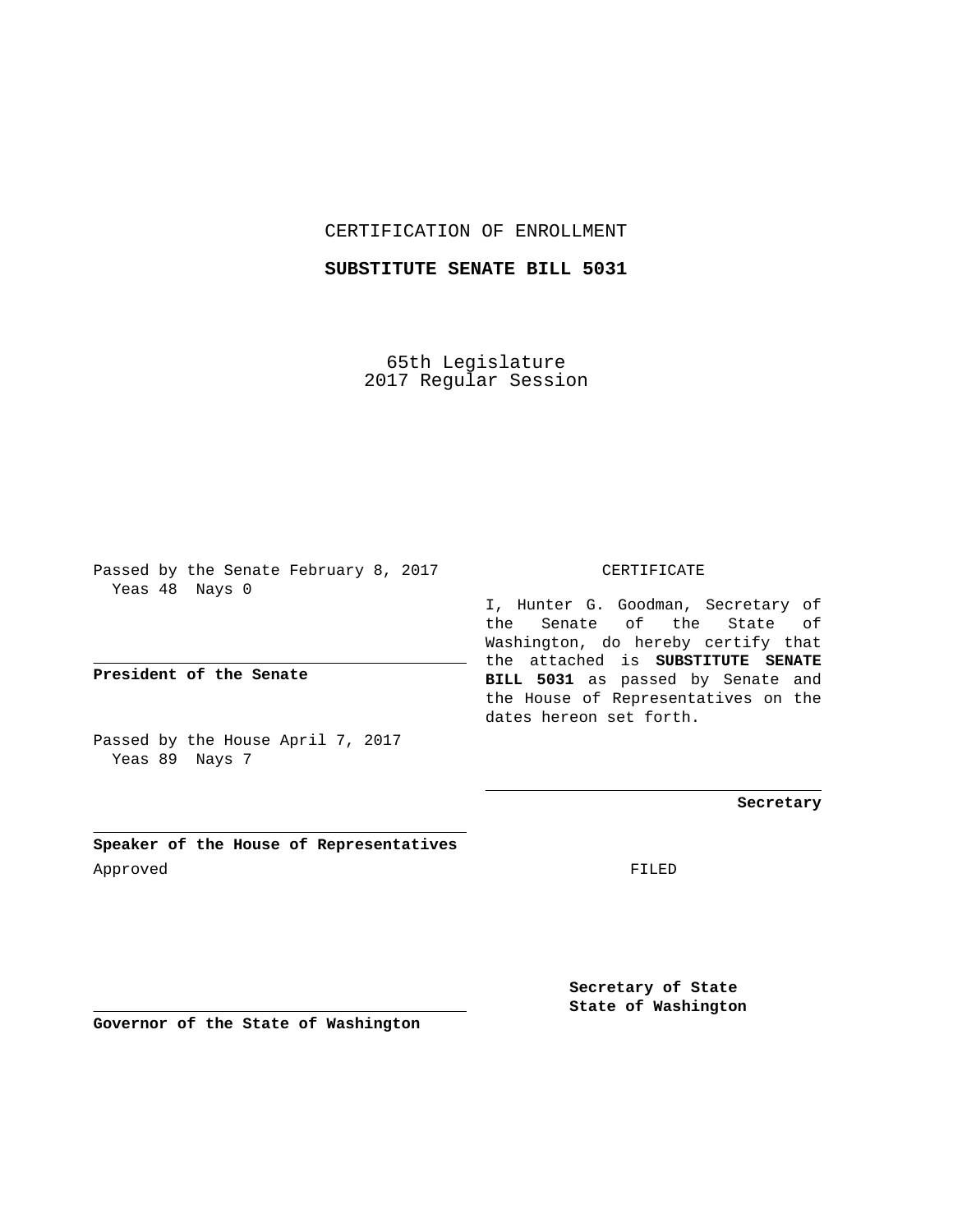## **SUBSTITUTE SENATE BILL 5031**

Passed Legislature - 2017 Regular Session

**State of Washington 65th Legislature 2017 Regular Session**

**By** Senate Financial Institutions & Insurance (originally sponsored by Senators Angel and Mullet; by request of Department of Financial Institutions)

READ FIRST TIME 01/16/17.

 AN ACT Relating to licensing and enforcement provisions applicable to money transmitters and currency exchanges under the uniform money services act; amending RCW 19.230.010, 19.230.020, 19.230.030, 19.230.040, 19.230.050, 19.230.070, 19.230.100, 19.230.110, 19.230.130, 19.230.140, 19.230.150, 19.230.152, 19.230.180, 19.230.190, 19.230.200, 19.230.210, 19.230.250, 19.230.290, 19.230.320, and 19.230.330; adding new sections to 8 chapter 19.230 RCW; and prescribing penalties.

9 BE IT ENACTED BY THE LEGISLATURE OF THE STATE OF WASHINGTON:

10 **Sec. 1.** RCW 19.230.010 and 2013 c 106 s 1 are each amended to 11 read as follows:

12 The definitions in this section apply throughout this chapter 13 unless the context clearly requires otherwise.

14 (1) "Affiliate" means any person who directly or indirectly 15 through one or more intermediaries, controls, is controlled by, or is 16 under common control with, another person.

17 (2) "Annual assessment due date" means the date specified in rule 18 by the director upon which the annual assessment is due.

19 (3) "Applicant" means a person that files an application for a 20 license under this chapter, including the applicant's proposed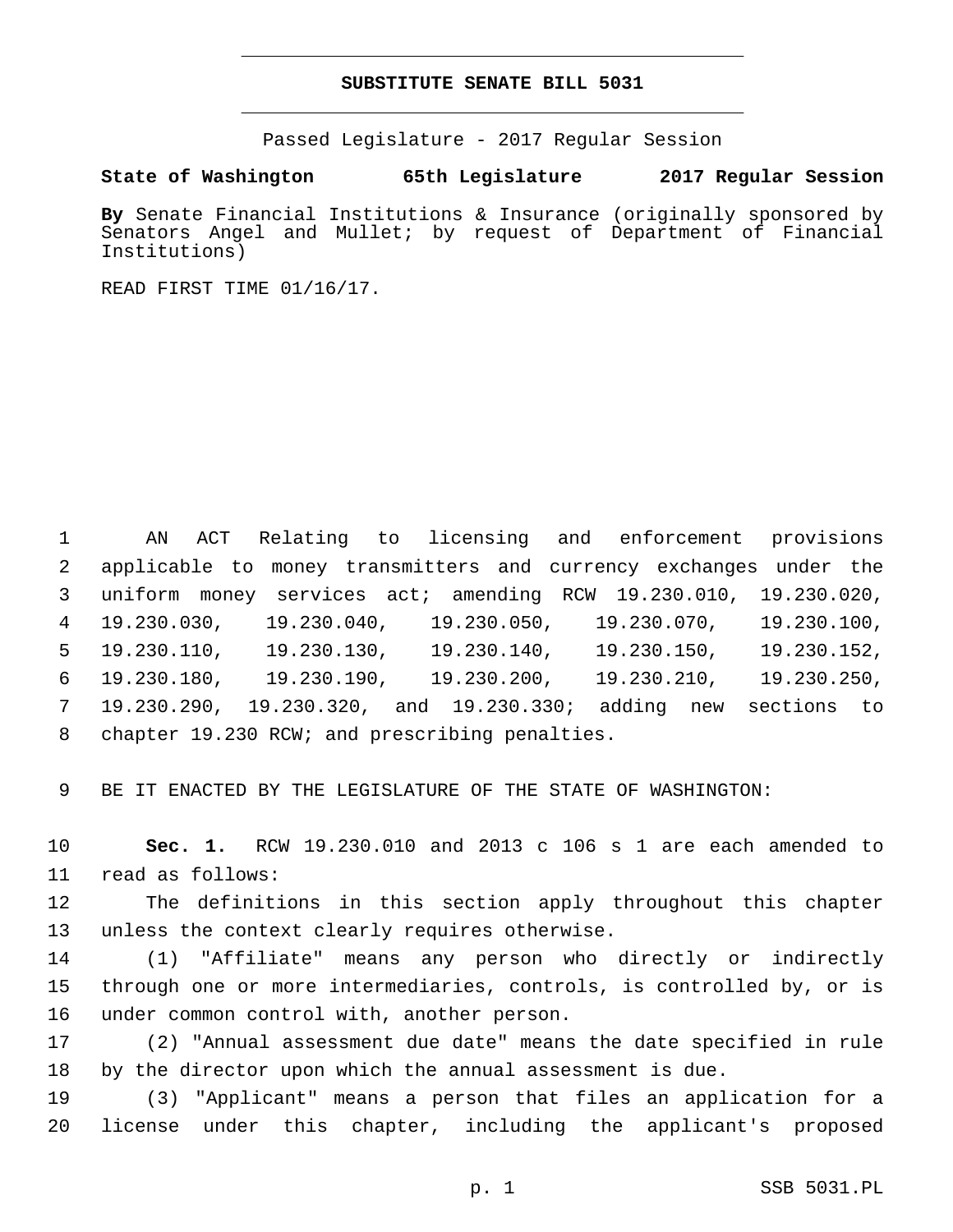responsible individual and executive officers, and persons in control 2 of the applicant.

 (4) "Authorized delegate" means a person a licensee designates to provide money services on behalf of the licensee. A person that is exempt from licensing under this chapter cannot have an authorized 6 delegate.

 (5) "Board director" means a natural person who is a member of the applicant's or licensee's board of directors if the applicant is a corporation or limited liability company, or a partner if the 10 applicant or licensee is a partnership.

11 (6) "Closed loop ((stored value)) prepaid access" means ((stored 12 value, when that value or credit is primarily intended to)) prepaid 13 access that can only be redeemed for a limited universe of goods, intangibles, services, or other items provided by the issuer of the 15 ((stored value)) prepaid access, its affiliates, or others involved in transactions functionally related to the issuer or its affiliates. 17 (7) "Control" means:

 (a) Ownership of, or the power to vote, directly or indirectly, at least twenty-five percent of a class of voting securities or voting interests of a licensee or applicant, or person in control of

21 a licensee or applicant;

 (b) Power to elect a majority of executive officers, managers, directors, trustees, or other persons exercising managerial authority of a licensee or applicant, or person in control of a licensee or applicant; or

 (c) Power to exercise directly or indirectly, a controlling influence over the management or policies of a licensee or applicant, 28 or person in control of a licensee or applicant.

 (8) "Currency exchange" means exchanging the money of one government for money of another government, or holding oneself out as able to exchange the money of one government for money of another government. The following persons are not considered currency 33 exchangers:

 (a) Affiliated businesses that engage in currency exchange for a 35 business purpose other than currency exchange;

 (b) A person who provides currency exchange services for a person acting primarily for a business, commercial, agricultural, or investment purpose when the currency exchange is incidental to the 39 transaction;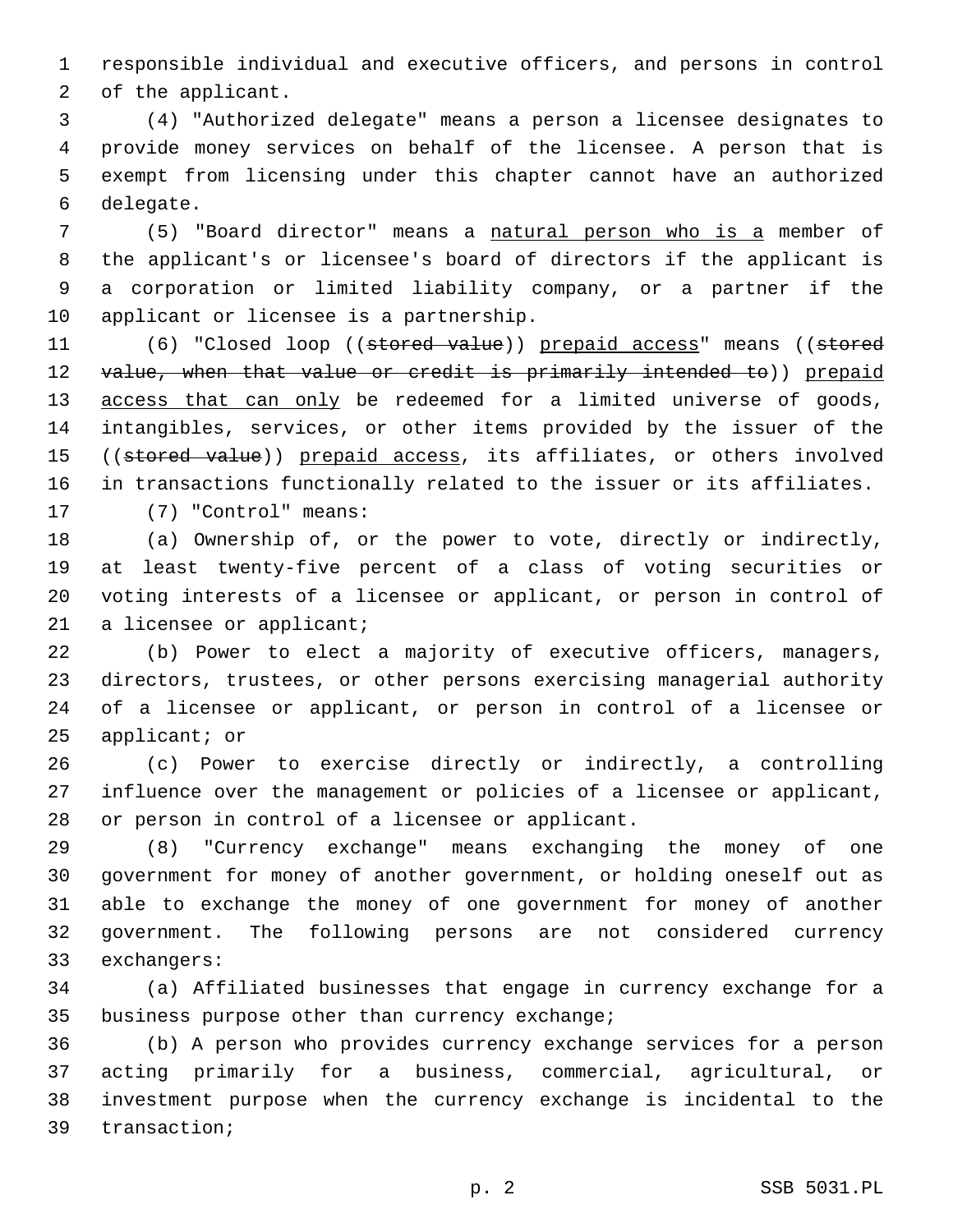(c) A person who deals in coins or a person who deals in money whose value is primarily determined because it is rare, old, or 3 collectible; and

 (d) A person who in the regular course of business chooses to accept from a customer the currency of a country other than the United States in order to complete the sale of a good or service other than currency exchange, that may include cash back to the customer, and does not otherwise trade in currencies or transmit money for compensation or gain.9

 (9) "Currency exchanger" means a person that is engaged in 11 currency exchange.

(10) "Director" means the director of financial institutions.

 (11) "Executive officer" means a president, chairperson of the executive committee, chief financial officer, responsible individual, or other individual who performs similar functions.

 (12) "Financial institution" means any person doing business under the laws of any state or the United States relating to commercial banks, bank holding companies, savings banks, savings and loan associations, trust companies, or credit unions.

 (13) "Licensee" means a person licensed under this chapter. "Licensee" also means any person, whether located within or outside of this state, who fails to obtain a license required by this chapter.

 (14) "Material litigation" means litigation that according to generally accepted accounting principles is significant to an applicant's or a licensee's financial health and would be required to be disclosed in the applicant's or licensee's annual audited financial statements, report to shareholders, or similar records.

 (15) "Mobile location" means a vehicle or movable facility where 30 money services are provided.

 (16) "Money" means a medium of exchange that is authorized or adopted by the United States or a foreign government or other recognized medium of exchange. "Money" includes a monetary unit of account established by an intergovernmental organization or by 35 agreement between two or more governments.

 (17) "Money services" means money transmission or currency 37 exchange.

 (18) "Money transmission" means receiving money or its equivalent value (equivalent value includes virtual currency) to transmit, 40 deliver, or instruct to be delivered ((the money or its equivalent

p. 3 SSB 5031.PL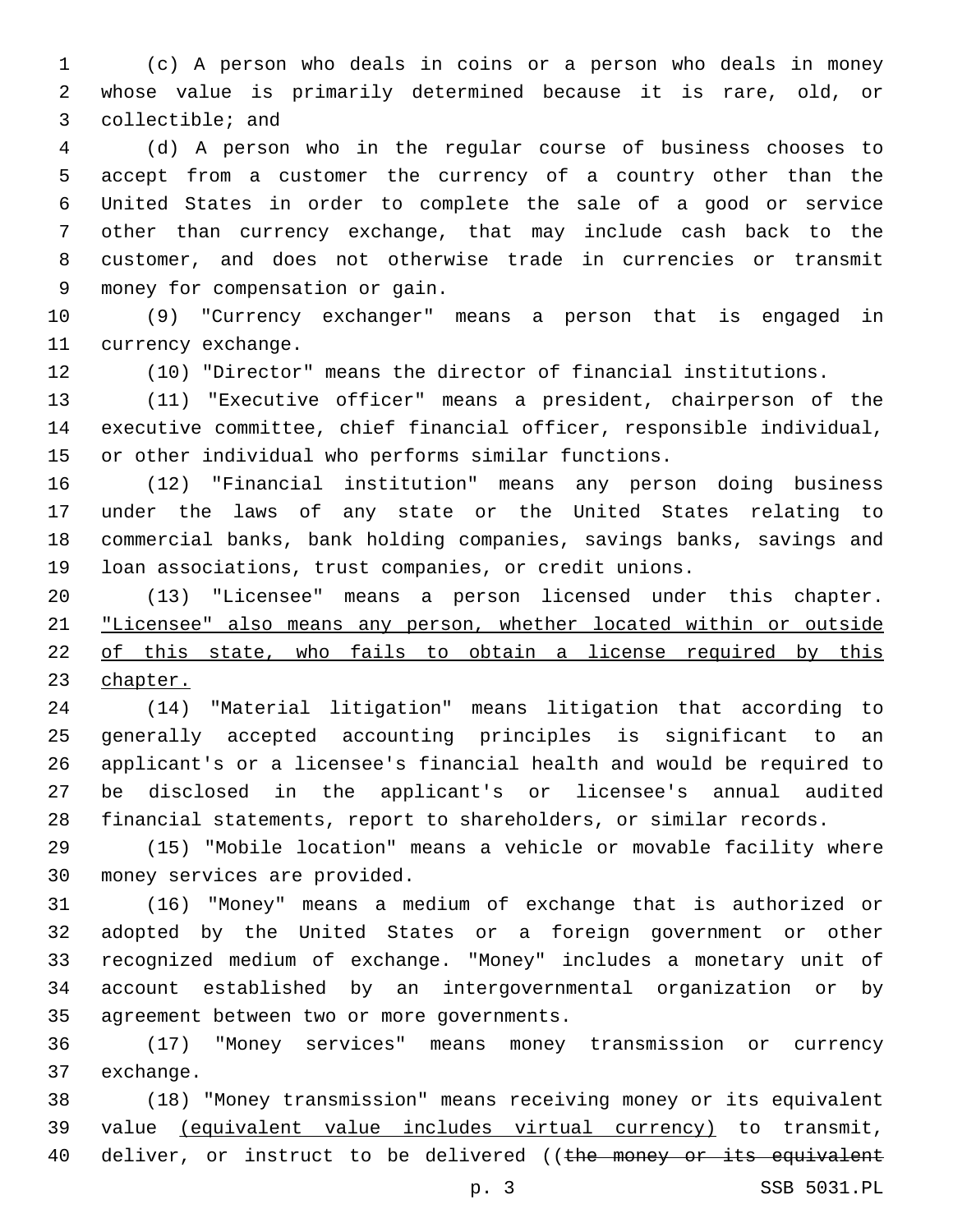1 value)) to another location, inside or outside the United States, by any means including but not limited to by wire, facsimile, or electronic transfer. (("Money transmission" does not include the provision solely of connection services to the internet, telecommunications services, or network access.)) "Money transmission" includes selling, issuing, or acting as an intermediary 7 for open loop ((stored value)) prepaid access and payment 8 instruments, but not closed loop ((stored value)) prepaid access. "Money transmission" does not include: The provision solely of connection services to the internet, telecommunications services, or network access; units of value that are issued in affinity or rewards programs that cannot be redeemed for either money or virtual 13 currencies; and units of value that are used solely within online gaming platforms that have no market or application outside of the gaming platforms.

 (19) "Money transmitter" means a person that is engaged in money 17 transmission.

18 (20) "Open loop ((stored value)) prepaid access" means ((stored 19 value)) prepaid access redeemable at multiple, unaffiliated merchants or service providers, or automated teller machines.

 (21) "Outstanding money transmission" means the value of all money transmissions reported to the licensee for which the money transmitter has received money or its equivalent value from the customer for transmission, but has not yet completed the money transmission by delivering the money or monetary value to the person 26 designated by the customer.

 (22) "Payment instrument" means a check, draft, money order, or traveler's check for the transmission or payment of money or its equivalent value, whether or not negotiable. "Payment instrument" does not include a credit card voucher, letter of credit, or instrument that is redeemable by the issuer in goods or services.

 (23) "Person" means an individual, corporation, business trust, estate, trust, partnership, limited liability company, association, joint venture; government, governmental subdivision, agency, or instrumentality; public corporation; or any other legal or commercial 36 entity.

 (24) "Prepaid access" means access to money that has been paid in advance and can be retrieved or transferred through an electronic device or vehicle, such as a card, code, electronic serial number, mobile identification number, or personal identification number.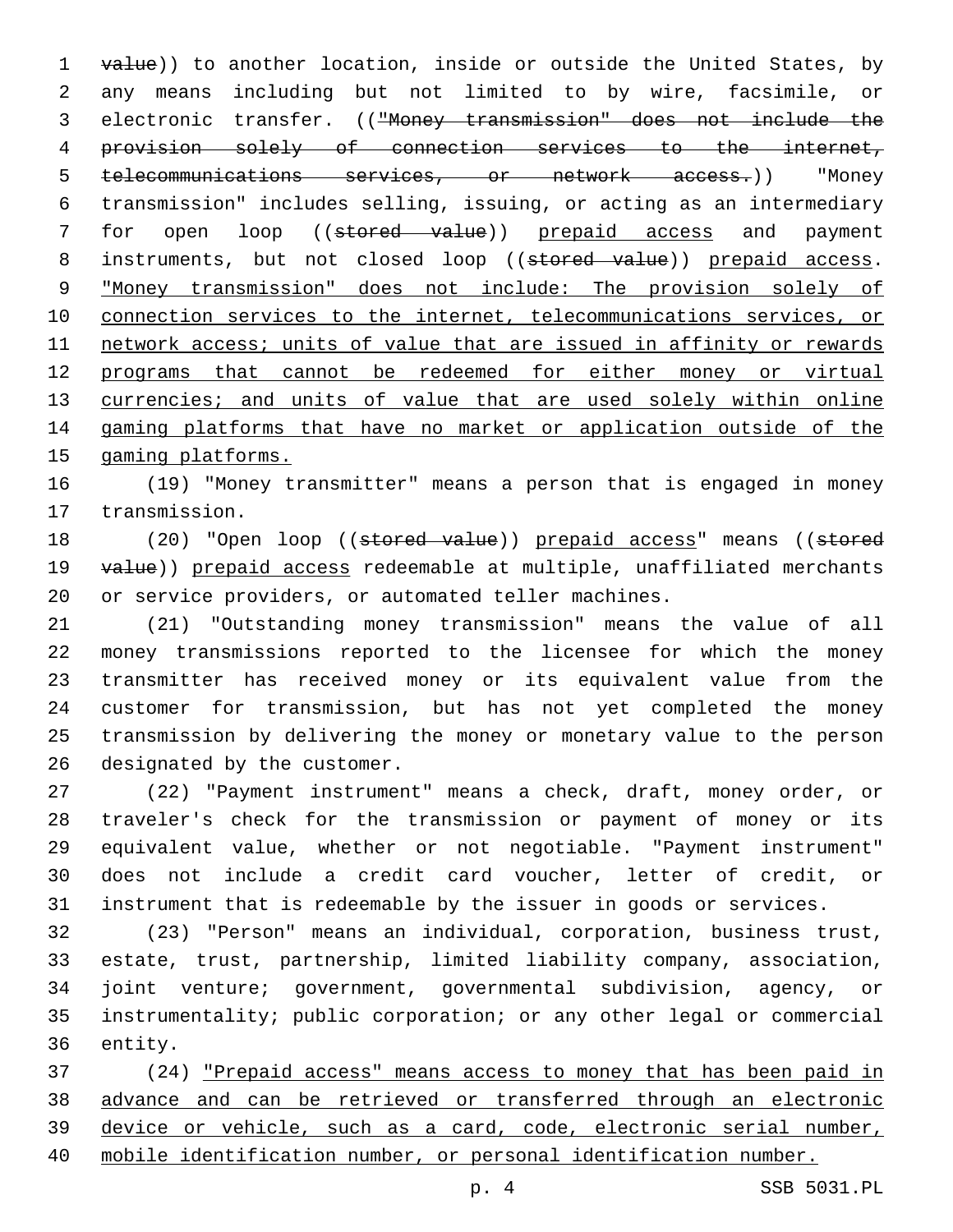(25) "Record" means information that is inscribed on a tangible medium, or that is stored in an electronic or other medium, and is 3 retrievable in perceivable form.

 ( $(\overline{25})$ ) (26) "Responsible individual" means an individual who is employed by a licensee and has principal managerial authority over the provision of money services by the licensee in this state.

 $((+26))$  (27) "State" means a state of the United States, the District of Columbia, Puerto Rico, the United States Virgin Islands, or any territory or insular possession subject to the jurisdiction of 10 the United States.

11 (((427) "Stored value" means a card or other device that electronically stores or provides access to funds and is available 13 for making payments to others.))

 (28) "Tangible net worth" means the physical worth of a licensee, calculated by taking a licensee's assets and subtracting its liabilities and its intangible assets, such as copyrights, patents, 17 intellectual property, and goodwill.

 (29) "Unsafe or unsound practice" means a practice or conduct by 19 a ((person licensed to provide money services,)) licensee or an 20 authorized delegate (( $\theta f$  such a person,)) which creates the likelihood of material loss, insolvency, or dissipation of the licensee's assets, or otherwise materially prejudices the financial condition of the licensee or the interests of its customers.

 (30) "Virtual currency" means a digital representation of value used as a medium of exchange, a unit of account, or a store of value, but does not have legal tender status as recognized by the United States government. "Virtual currency" does not include the software or protocols governing the transfer of the digital representation of value or other uses of virtual distributed ledger systems to verify ownership or authenticity in a digital capacity when the virtual 31 currency is not used as a medium of exchange.

 **Sec. 2.** RCW 19.230.020 and 2013 c 106 s 2 are each amended to 33 read as follows:

34 This chapter does not apply to:

 (1) The United States or a department, agency, or instrumentality 36 thereof;

37 (2) ((Money transmission by)) The United States postal service or ((by)) a contractor on behalf of the United States postal service;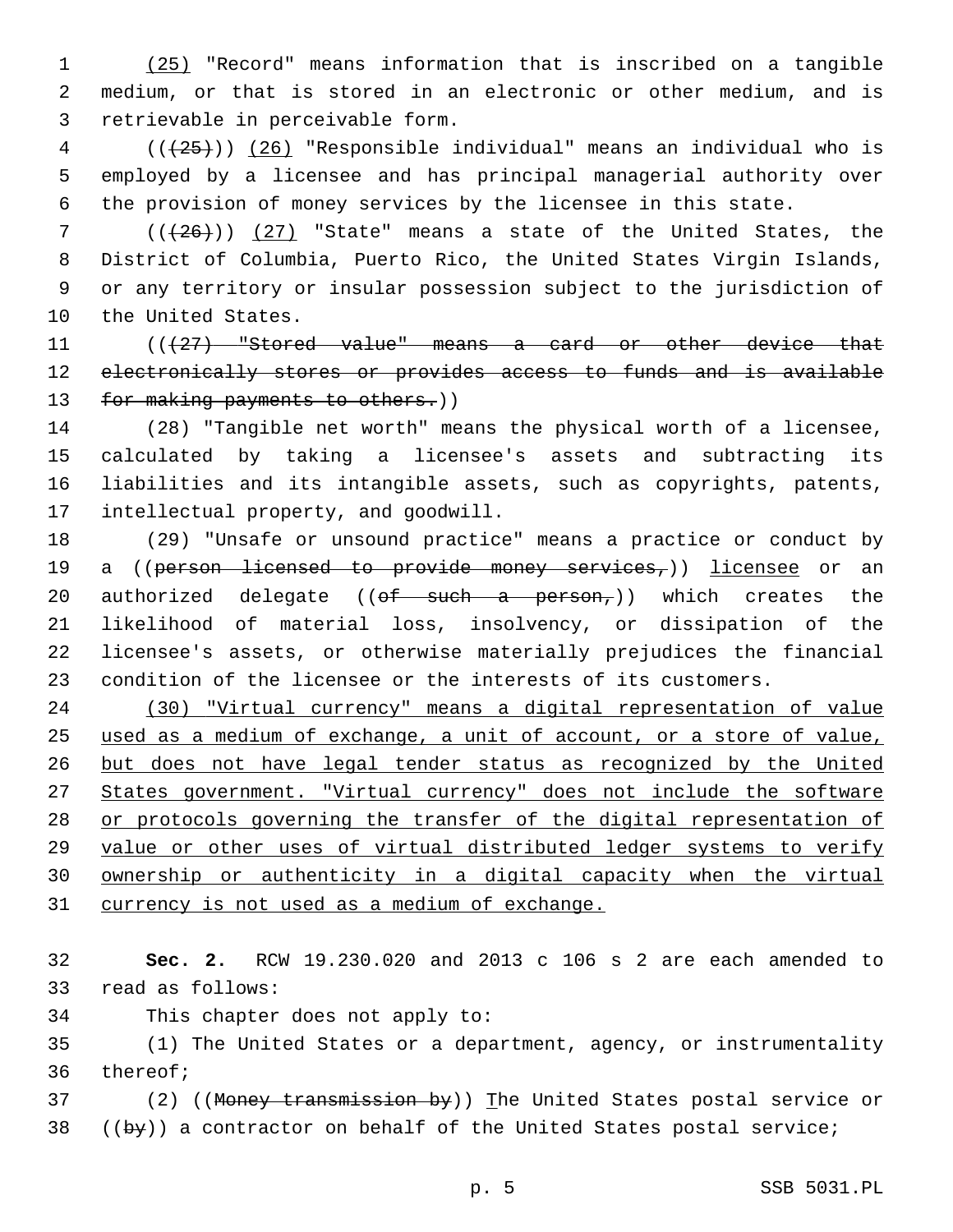(3) A state, county, city, or a department, agency, or 2 instrumentality thereof;

 (4) A financial institution or its subsidiaries, affiliates, and service corporations, or any office of an international banking corporation, branch of a foreign bank, or corporation organized pursuant to the Bank Service Corporation Act (12 U.S.C. Sec. 1861-1867) or a corporation organized under the Edge Act (12 U.S.C. Sec.  $611-633$ ;

 (5) Electronic funds transfer of governmental benefits for a federal, state, county, or governmental agency by a contractor on behalf of the United States or a department, agency, or instrumentality thereof, or a state or governmental subdivision, 13 agency, or instrumentality thereof;

 (6) A board of trade designated as a contract market under the federal Commodity Exchange Act (7 U.S.C. Sec. 1-25) or a person that, in the ordinary course of business, provides clearance and settlement services for a board of trade to the extent of its operation as, or 18 for, a board of trade;

 (7) A registered futures commission merchant under the federal 20 commodities laws to the extent of its operation as such a merchant;

 (8) A person that provides clearance or settlement services under a registration as a clearing agency, or an exemption from that registration granted under the federal securities laws, to the extent 24 of its operation as such a provider;

25 (9) ((An operator of)) A person:

26 (a) Operating a payment system ((only to the extent that it)) 27 that provides processing, clearing, or settlement services, between or among persons who are all excluded by this section, in connection with wire transfers, credit card transactions, debit card 30 transactions, ((stored-value)) prepaid access transactions, automated clearinghouse transfers, or similar funds transfers;

 (b) Who is a contracted service provider of an entity in subsection (4) of this section that provides processing, clearing, or settlement services in connection with wire transfers, credit card transactions, debit card transactions, prepaid access transactions, automated clearinghouse transfers, or similar funds transfers; or

 (c) That facilitates payment for goods or services (not including money transmission itself) or bill payment through a clearance and settlement process using bank secrecy act regulated institutions pursuant to a written contract with the payee and either payment to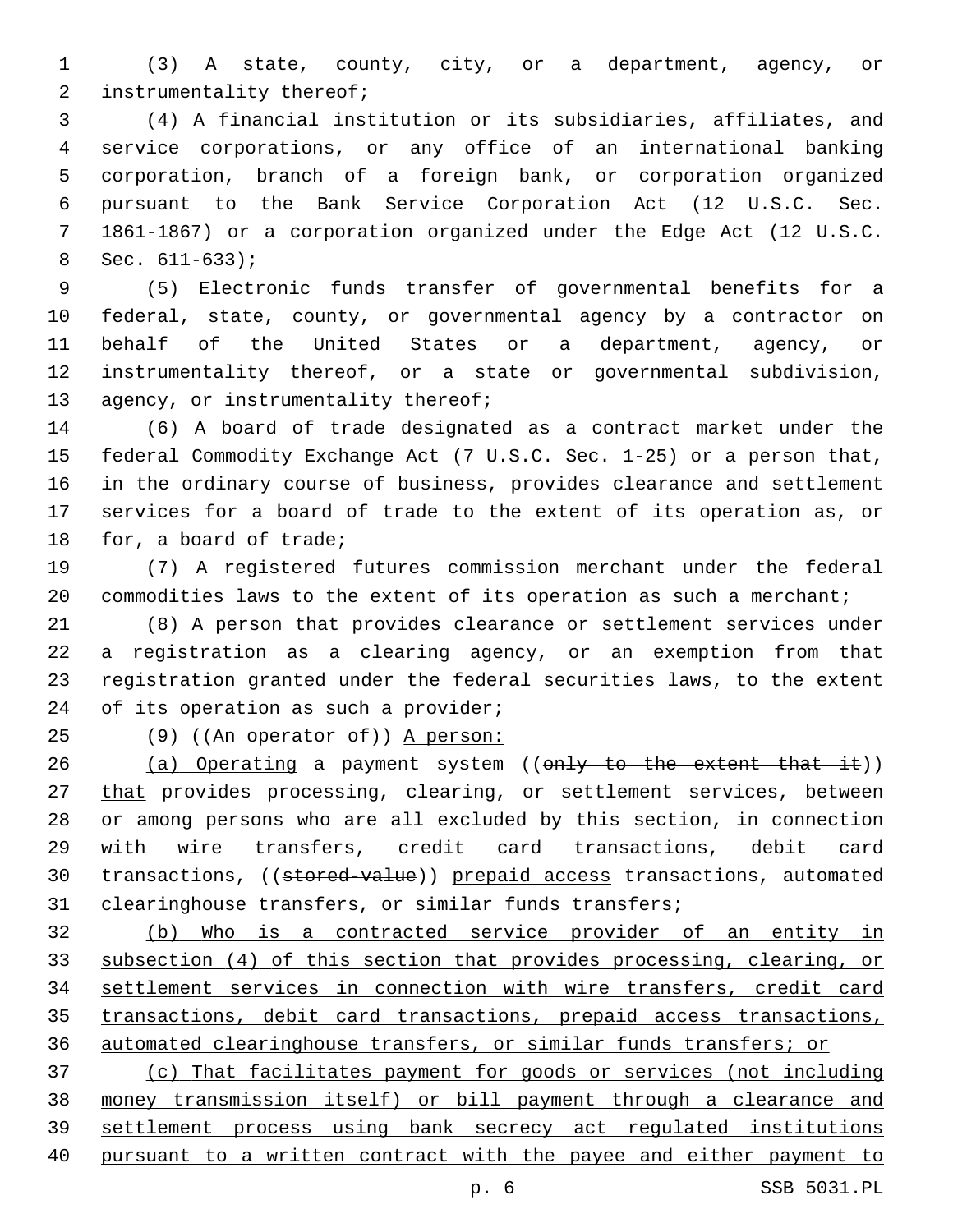1 the person facilitating the payment processing satisfies the payor's

2 obligation to the payee or that obligation is otherwise extinguished;

 (10) A person registered as a securities broker-dealer or investment advisor under federal or state securities laws to the extent of its operation as such a broker-dealer or investment advisor;6

 (11) An insurance company, title insurance company, or escrow agent to the extent that such an entity is lawfully authorized to conduct business in this state as an insurance company, title insurance company, or escrow agent and to the extent that they engage in money transmission or currency exchange as an ancillary service 12 when conducting insurance, title insurance, or escrow activity;

 (12) The issuance, sale, use, redemption, or exchange of closed 14 loop ((stored value)) prepaid access or of payment instruments by a 15 person licensed under chapter 31.45 RCW;

 (13) An attorney, to the extent that the attorney is lawfully authorized to practice law in this state and to the extent that the attorney engages in money transmission or currency exchange as an 19 ancillary service to the practice of law;  $((\theta \cdot \hat{r}))$ 

20 (14) A ((stored value)) seller or issuer of prepaid access when the funds are covered by federal deposit insurance immediately upon 22 sale or issue<sub>i</sub>

 (15) A person that transmits wages, salaries, or employee benefits on behalf of employers when the money transmission or currency exchange is an ancillary service in a suite of services that may include, but is not limited to, the following: Facilitate the payment of payroll taxes to state and federal agencies, make payments relating to employee benefit plans, make distribution of other authorized deductions from an employees' wages or salaries, or transmit other funds on behalf of an employer in connection with transactions related to employees; or

 (16) The lawful business of bookkeeping or accounting to the extent the money transmission or currency exchange is an ancillary 34 service.

 The director may, at his or her discretion, waive applicability of the licensing provisions of this chapter when the director determines it necessary to facilitate commerce and protect consumers. The burden of proving the applicability of an exclusion or exception from licensing is upon the person claiming the exclusion or exception. The director may adopt rules to implement this section.

p. 7 SSB 5031.PL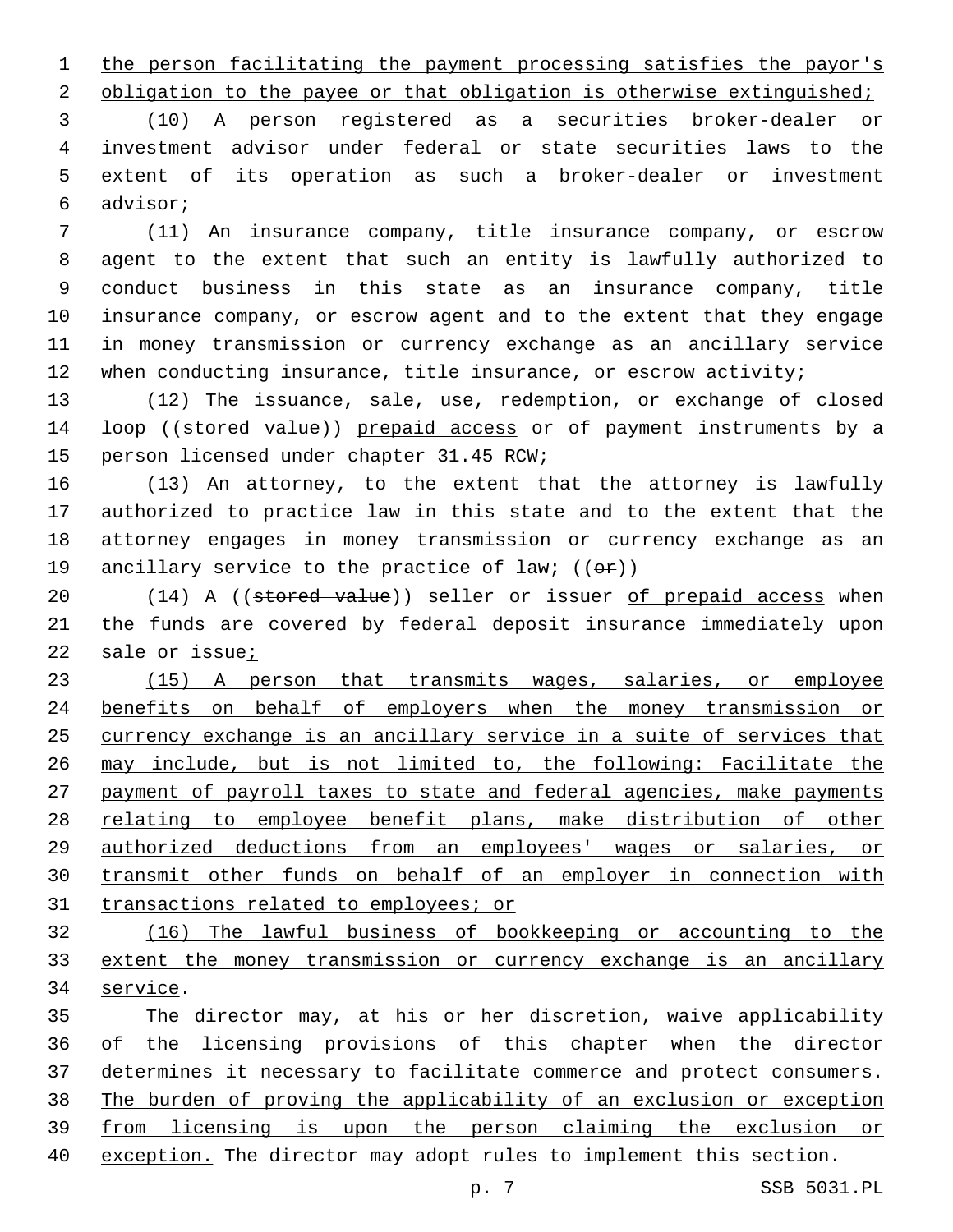**Sec. 3.** RCW 19.230.030 and 2003 c 287 s 5 are each amended to 2 read as follows:

 (1) A person may not engage in the business of money transmission, or advertise, solicit, or hold itself out as providing 5 money transmission, unless the person is:

6 (a) Licensed as a money transmitter under this chapter;  $((\theta \cdot \hat{r}))$ 

 (b) An authorized delegate of a person licensed as a money 8 transmitter under this chapter; or

9 (c) Excluded under RCW 19.230.020.

 (2) A money transmitter license is not transferable or 11 assignable.

 **Sec. 4.** RCW 19.230.040 and 2013 c 106 s 3 are each amended to 13 read as follows:

 (1) A person applying for a money transmitter license under this chapter shall do so in a form and in a medium prescribed in rule by the director. The application must state or contain:

 (a) The legal name, business addresses, and residential address, if applicable, of the applicant and any fictitious or trade name used 19 by the applicant in conducting its business;

 (b) The legal name, residential and business addresses, date of birth, social security number, employment history for the five-year period preceding the submission of the application of the applicant's proposed responsible individual, and documentation that the proposed responsible individual is a citizen of the United States or has obtained legal immigration status to work in the United States. In addition, the applicant shall provide the fingerprints of the 27 proposed responsible individual upon the request of the director;

 (c) For the ten-year period preceding submission of the application, a list of any criminal convictions of the proposed responsible individual of the applicant, any material litigation in which the applicant has been involved, and any litigation involving the proposed responsible individual relating to the provision of 33 money services;

 (d) A description of any money services previously provided by the applicant and the money services that the applicant seeks to 36 provide to persons in Washington state;

 (e) A list of the applicant's proposed authorized delegates and the locations where the applicant and its authorized delegates will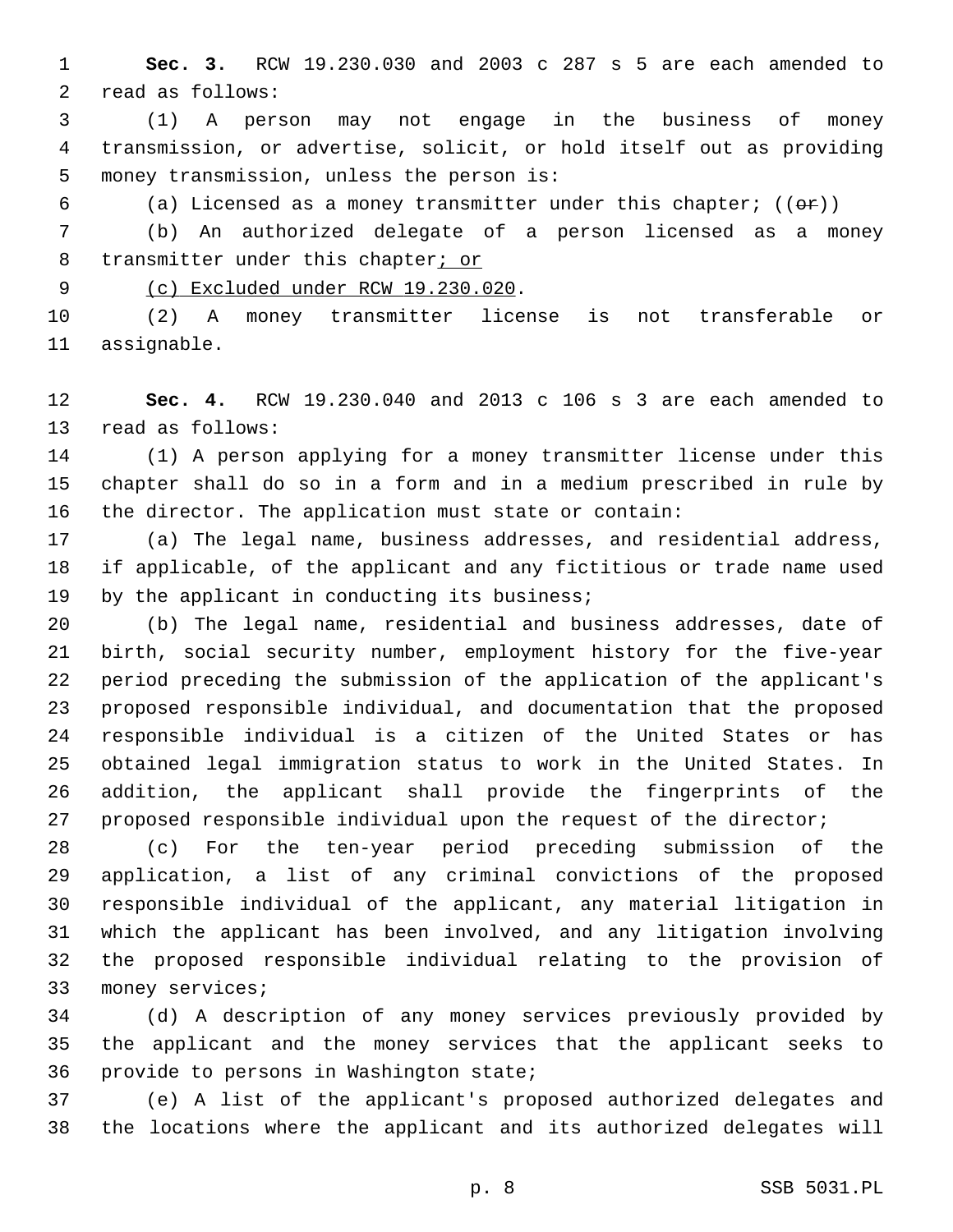engage in the provision of money services to persons in Washington 2 state on behalf of the licensee;

 (f) A list of other states in which the applicant is licensed to engage in money transmission, or provide other money services, and any license revocations, suspensions, restrictions, or other disciplinary action taken against the applicant in another state;

 (g) A list of any license revocations, suspensions, restrictions, or other disciplinary action taken against any money services business involving the proposed responsible individual;

 (h) Information concerning any bankruptcy or receivership proceedings involving or affecting the applicant or the proposed 12 responsible individual;

 (i) A sample form of contract for authorized delegates, if 14 applicable;

 (j) A description of the source of money and credit to be used by 16 the applicant to provide money services; and

 (k) Any other information regarding the background, experience, character, financial responsibility, and general fitness of the applicant, the applicant's responsible individual, or authorized 20 delegates that the director may require in rule.

 (2) If an applicant is a corporation, limited liability company, partnership, or other entity, the applicant shall also provide:

 (a) The date of the applicant's incorporation or formation and 24 state or country of incorporation or formation;

 (b) If applicable, a certificate of good standing from the state 26 or country in which the applicant is incorporated or formed;

 (c) A brief description of the structure or organization of the applicant, including any parent or subsidiary of the applicant, and 29 whether any parent or subsidiary is publicly traded;

 (d) The legal name, any fictitious or trade name, all business and residential addresses, date of birth, social security number, and employment history in the ten-year period preceding the submission of the application for each executive officer, board director, or person 34 that has control of the applicant;

 (e) If the applicant or its corporate parent is not a publicly traded entity, the director may request the fingerprints of each executive officer, board director, or person that has control of the 38 applicant;

 (f) A list of any criminal convictions, material litigation, and any litigation related to the provision of money services, in the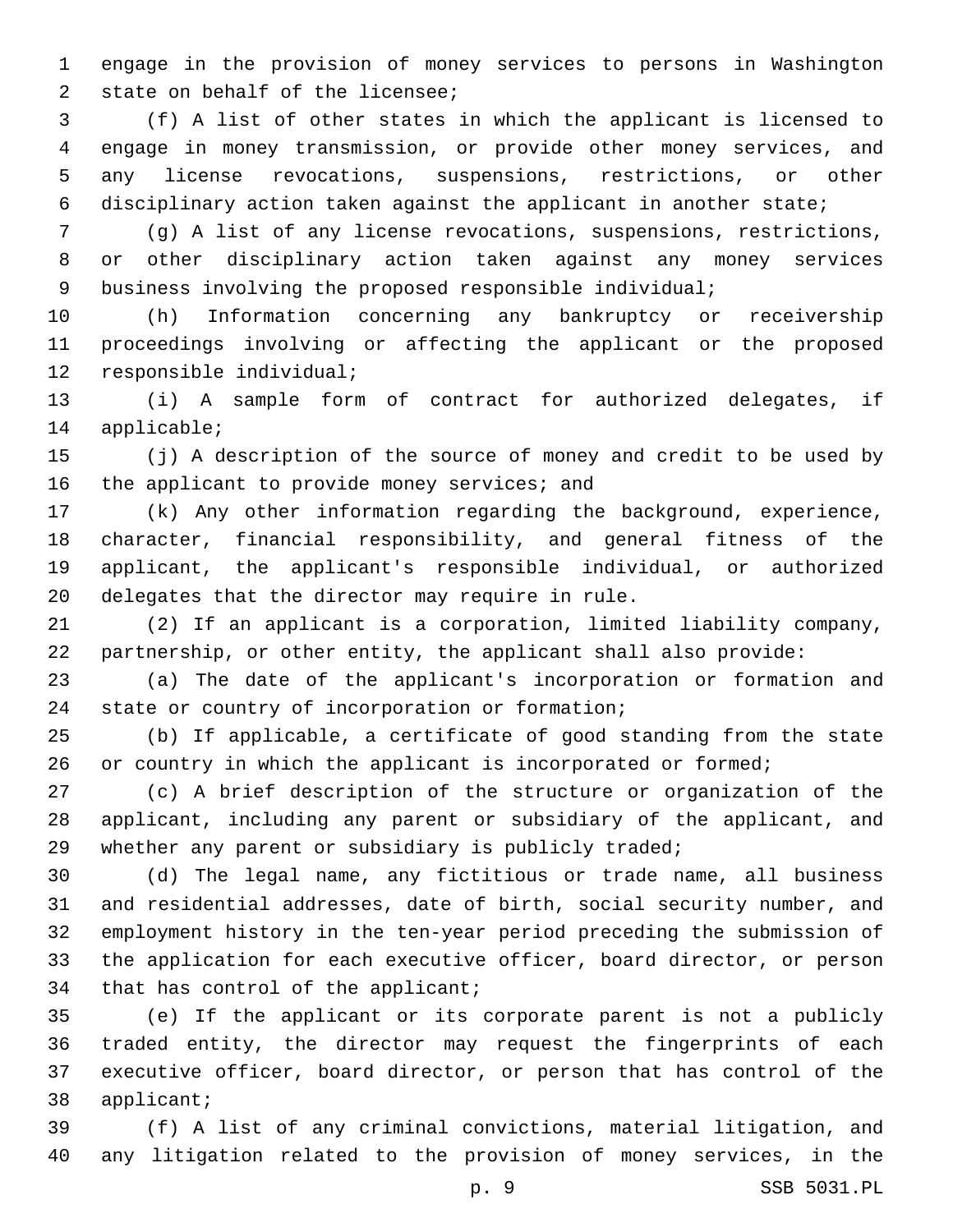ten-year period preceding the submission of the application in which any executive officer, board director, or person in control of the 3 applicant has been involved;

 (g) A copy of the applicant's audited financial statements for the most recent fiscal year or, if the applicant is a wholly owned subsidiary of another corporation, the most recent audited consolidated annual financial statement of the parent corporation or the applicant's most recent audited consolidated annual financial statement, and in each case, if available, for the two-year period 10 preceding the submission of the application;

 (h) A copy of the applicant's unconsolidated financial statements for the current fiscal year, whether audited or not, and, if available, for the two-year period preceding the submission of the 14 application;

 (i) If the applicant is publicly traded, a copy of the most recent report filed with the United States securities and exchange commission under section 13 of the federal Securities Exchange Act of 18 1934 (15 U.S.C. Sec. 78m);

(j) If the applicant is a wholly owned subsidiary of:

 (i) A corporation publicly traded in the United States, a copy of audited financial statements for the parent corporation for the most recent fiscal year or a copy of the parent corporation's most recent report filed under section 13 of the federal Securities Exchange Act of 1934 (15 U.S.C. Sec. 78m); or24

 (ii) A corporation publicly traded outside the United States, a copy of similar documentation filed with the regulator of the parent 27 corporation's domicile outside the United States;

 (k) If the applicant has a registered agent in this state, the 29 name and address of the applicant's registered agent in this state; 30 and

 (l) Any other information that the director may require in rule regarding the applicant, each executive officer, or each board director to determine the applicant's background, experience, character, financial responsibility, and general fitness.

 (3) A nonrefundable application fee and an initial license fee, as determined in rule by the director, must accompany an application for a license under this chapter. The initial license fee must be 38 refunded if the application is denied.

 (4) As part of or in connection with an application for any license under this section, or periodically upon license renewal,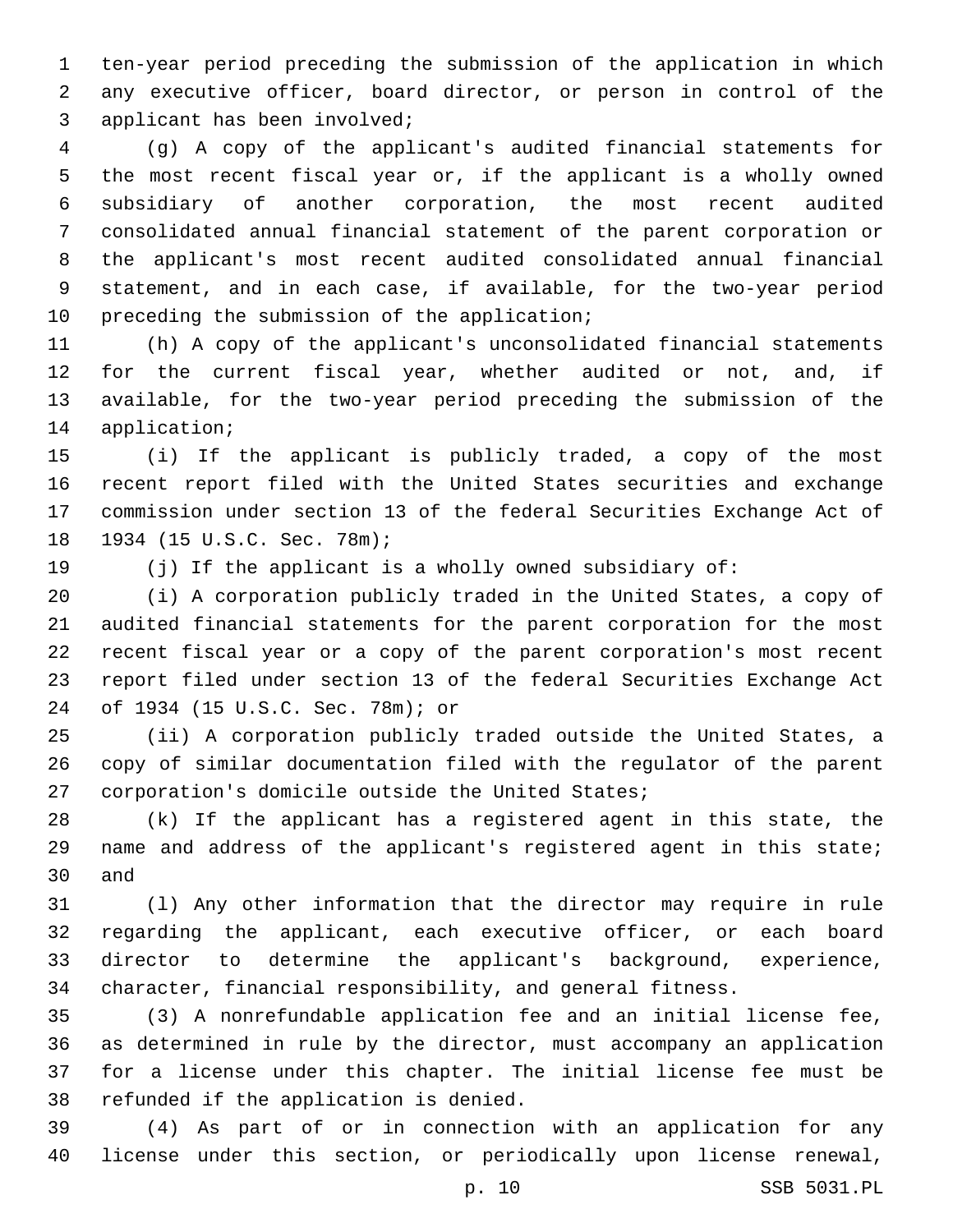each officer, director, responsible individual, and owner applicant shall furnish information concerning his or her identity, including fingerprints for submission to the Washington state patrol or the federal bureau of investigation for a state and national criminal history background check, personal history, experience, business record, purposes, and other pertinent facts, as the director may reasonably require. As part of or in connection with an application for a license under this chapter, or periodically upon license renewal, the director is authorized to receive criminal history record information that includes nonconviction data as defined in RCW 10.97.030. The department may only disseminate nonconviction data obtained under this section to criminal justice agencies. This section does not apply to financial institutions regulated under 14 chapters 31.12 and 31.13 RCW and Titles  $((30<sub>7</sub>))$  32( $(\frac{1}{7})$ ) and 33 RCW. The requirements of this subsection do not apply when the applicant or its corporate parents are publicly traded entities.

 (5) For business models that store virtual currency on behalf of others, the applicant must provide a third-party security audit of all electronic information and data systems acceptable to the director.

 (6) The director or the director's designated representative may deny an application for a proposed license or trade name if the proposed license or trade name is similar to a currently existing licensee name, including trade names.

25 (7) The director may waive one or more requirements of this section or permit an applicant to submit other information in lieu of 27 the required information.

 **Sec. 5.** RCW 19.230.050 and 2010 c 73 s 3 are each amended to read as follows:29

 (1) Each money transmitter licensee shall maintain a surety 31 bond( $(-$  or other similar security acceptable to the director,)) in an amount based on the previous year's money transmission dollar volume; and the previous year's payment instrument dollar volume. The minimum surety bond must be at least ten thousand dollars, and not to exceed five hundred fifty thousand dollars. The director may adopt rules to 36 implement this section.

 (2) The surety bond shall run to the state of Washington as obligee, and shall run to the benefit of the state and any person or persons who suffer loss by reason of a licensee's or licensee's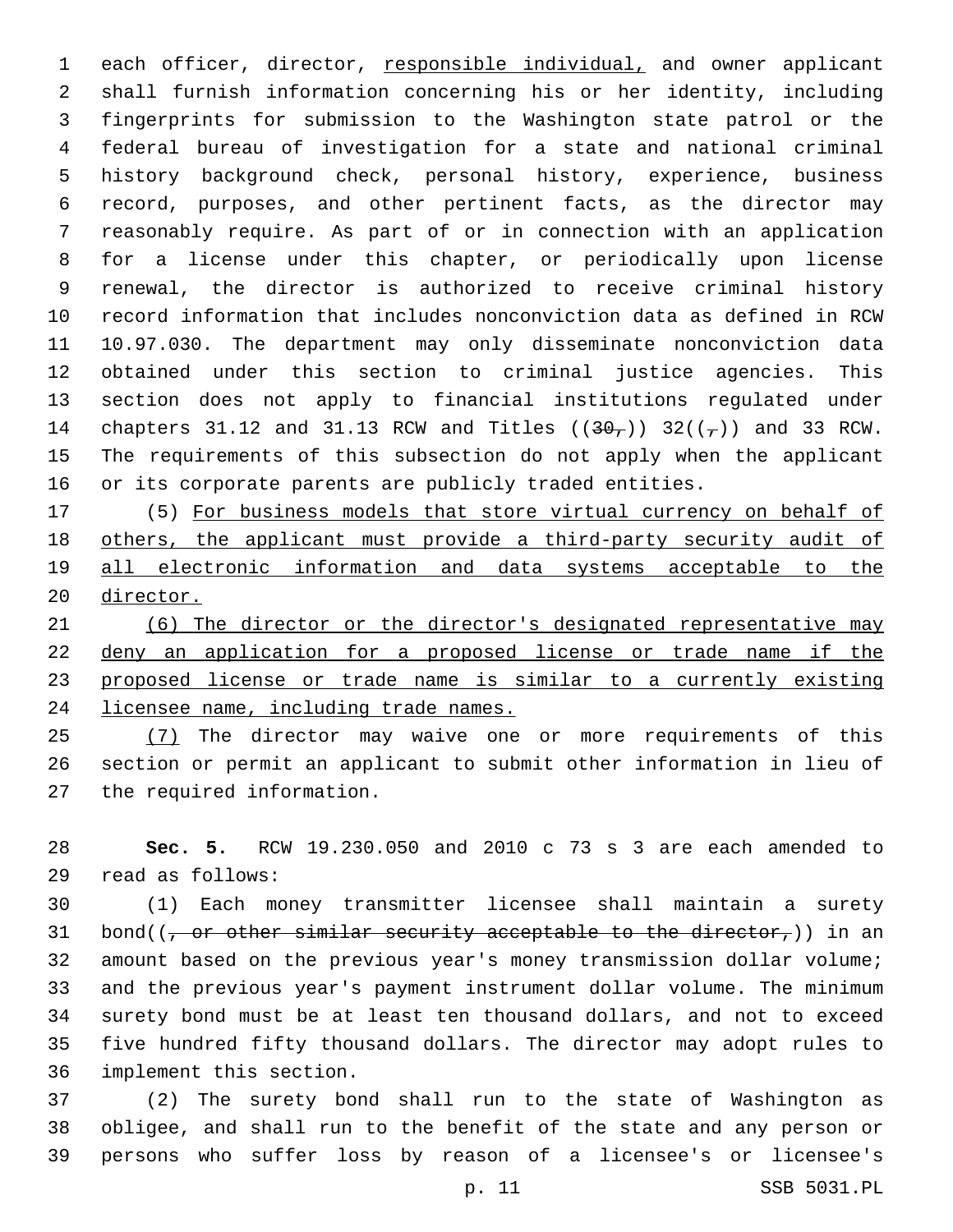authorized delegate's violation of this chapter or the rules adopted under this chapter. A claimant against a money transmitter licensee may maintain an action on the bond, or the director may maintain an 4 action on behalf of the claimant.

 (3) The surety bond shall be continuous and may be canceled by the surety upon the surety giving written notice to the director of its intent to cancel the bond. The cancellation is effective thirty days after the notice of cancellation is received by the director or the director's designee. Whether or not the bond is renewed, continued, replaced, or modified, including increases or decreases in the penal sum, it is considered one continuous obligation, and the surety upon the bond is not liable in an aggregate or cumulative amount exceeding the penal sum set forth on the face of the bond. In no event may the penal sum, or any portion thereof, at two or more points in time, be added together in determining the surety's 16 liability.

17 (4) A surety bond ((or other security)) must cover claims for at least five years after the date of a money transmitter licensee's violation of this chapter, or at least five years after the date the money transmitter licensee ceases to provide money services in this state, whichever is longer. However, the director may permit the 22 amount of the surety bond ((or other security)) to be reduced or eliminated before the expiration of that time to the extent the amount of the licensee's obligations outstanding in this state are 25 reduced.

 (5) In the event that a money transmitter licensee does not 27 maintain a surety bond ((or other form of security satisfactory to 28 the director)) in the amount required under subsection (1) of this section, the director may issue a temporary cease and desist order 30 under RCW 19.230.260.

31 (6) The director may increase the amount of ((security)) the bond 32 required up to a maximum of one million dollars ((if the financial condition of a money transmitter licensee so requires, as evidenced by reduction of net worth, financial losses, potential losses as a result of violations of this chapter or rules adopted under this chapter, or other relevant)) based on the nature and volume of business activities, the financial health of the company, and other 38 criteria specified by the director in rule.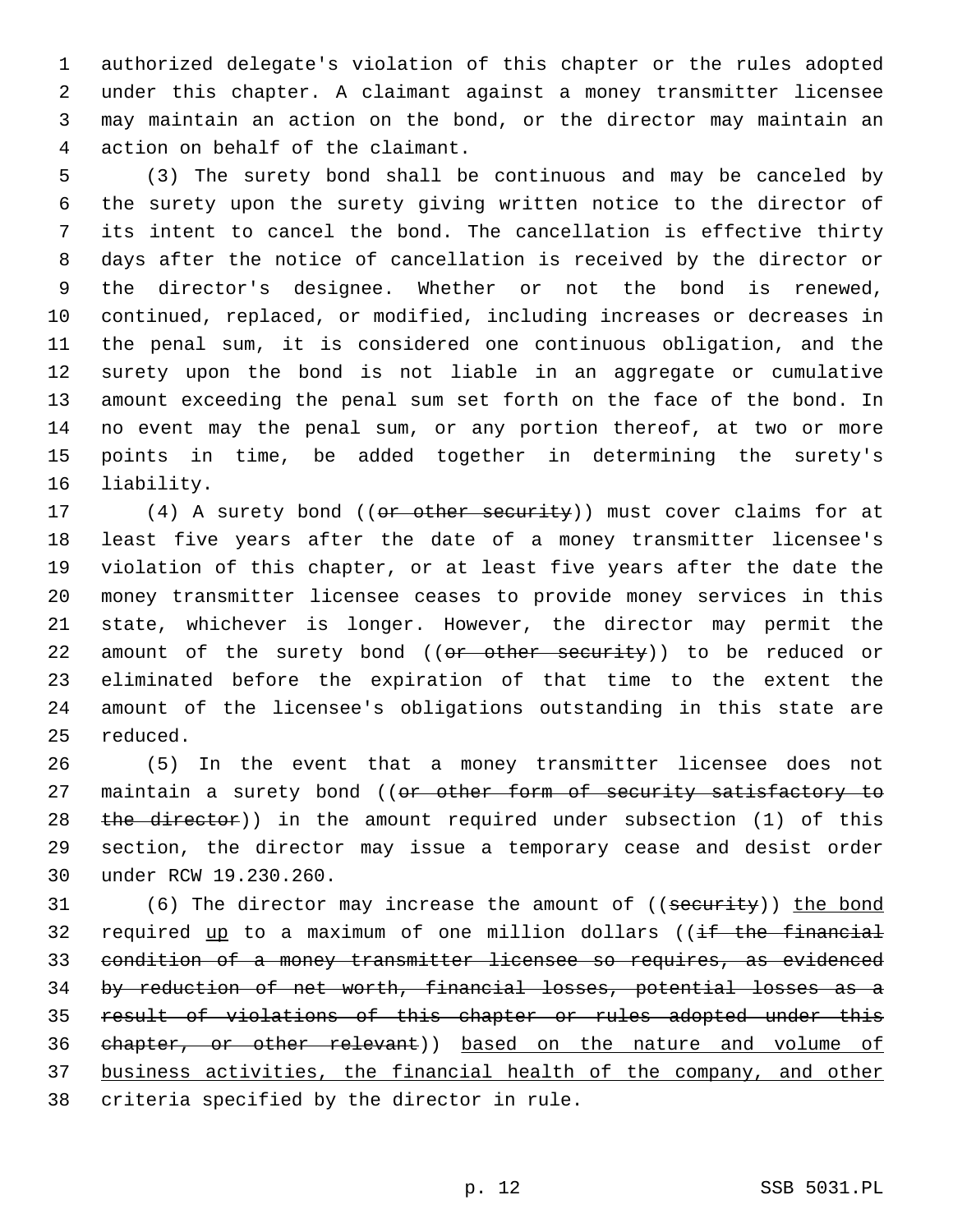**Sec. 6.** RCW 19.230.070 and 2010 c 73 s 5 are each amended to 2 read as follows:

 (1) When an application for a money transmitter license is filed under this chapter, the director or the director's designee shall investigate the applicant's financial condition and responsibility, financial and business experience, competence, character, and general fitness. The director or the director's designee may conduct an on- site investigation of the applicant, the cost of which must be paid by the applicant as specified in RCW 19.230.320 or rules adopted under this chapter. The director shall issue a money transmitter license to an applicant under this chapter if the director or the director's designee finds that all of the following conditions have 13 been fulfilled:

 (a) The applicant has complied with RCW 19.230.040, 19.230.050, 15 and 19.230.060;

 (b) The financial condition and responsibility, financial and business experience, competence, character, and general fitness of 18 the applicant; and the competence, financial and business experience, character, and general fitness of the executive officers, proposed responsible individual, board directors, and persons in control of the applicant; indicate that it is in the interest of the public to permit the applicant to engage in the business of providing money 23 transmission services; and

 (c) Neither the applicant, nor any executive officer, nor person who exercises control over the applicant, nor the proposed responsible individual is listed on the specially designated nationals and blocked persons list prepared by the United States department of the treasury or department of state under Presidential 29 Executive Order No. 13224.

 (2) The director may for good cause extend the application review 31 period or condition the issuance of the license.

 (3) An applicant whose application is denied by the director under this chapter may appeal under chapter 34.05 RCW.

 (4) A money transmitter license issued under this chapter is valid from the date of issuance and remains in effect with no fixed date of expiration unless otherwise suspended or revoked by the director or unless the license expires for nonpayment of the annual 38 assessment and any late fee, if applicable.

 (5) A money transmitter licensee may surrender a license by 40 ((delivering the original license to)) providing the director

p. 13 SSB 5031.PL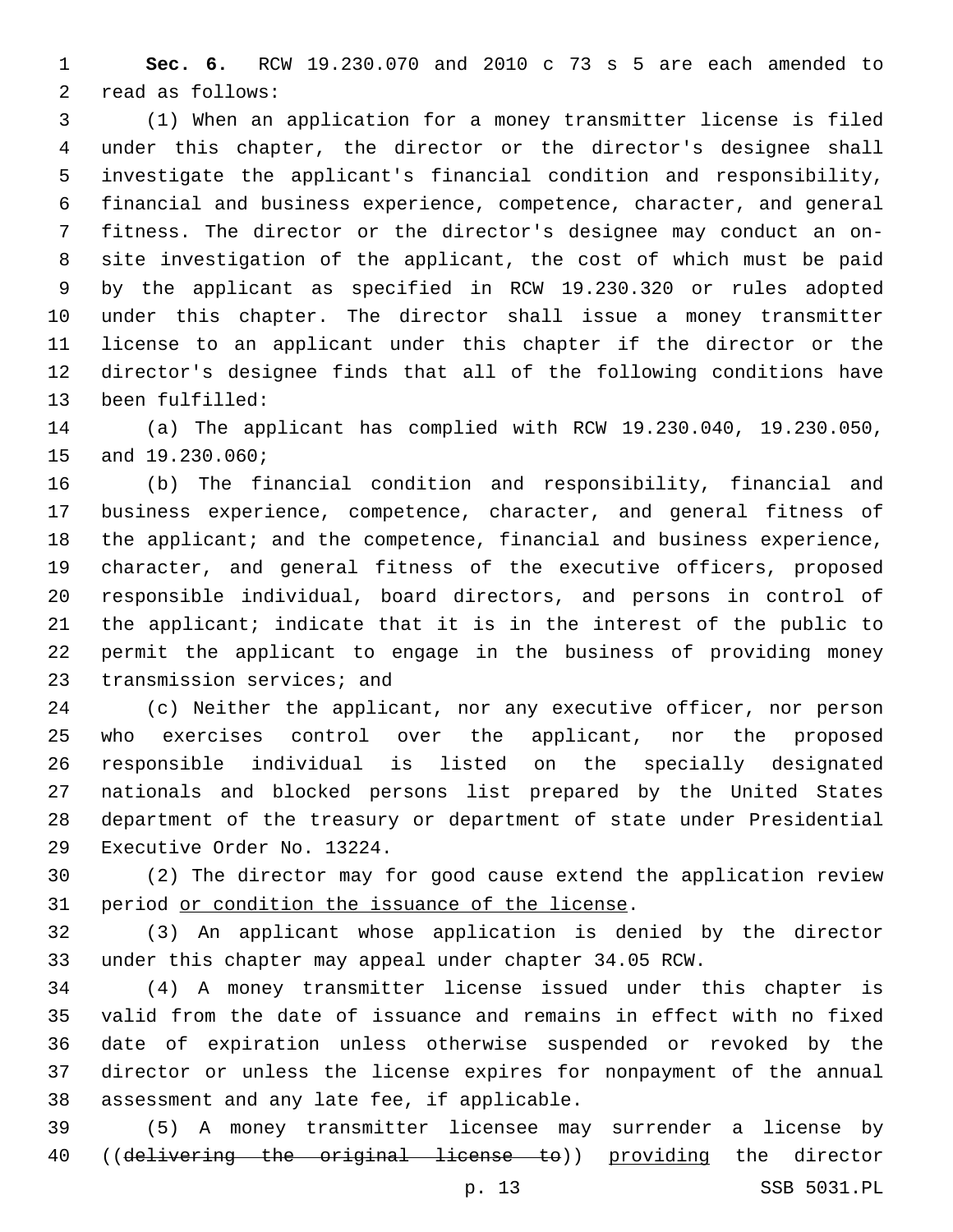((along)) with a written notice of surrender through the nationwide 2 licensing system. The written notice of surrender must include notice of where the records of the licensee will be stored and the name, address, telephone number, and other contact information of a responsible party who is authorized to provide access to the records. The surrender of a license does not reduce or eliminate the licensee's civil or criminal liability arising from acts or omissions occurring prior to the surrender of the license, including any administrative actions undertaken by the director or the director's designee to revoke or suspend a license, to assess fines, to order payment of restitution, or to exercise any other authority authorized 12 under this chapter.

 NEW SECTION. **Sec. 7.** A new section is added to chapter 19.230 14 RCW to read as follows:

 (1) Each online currency exchanger licensee shall maintain a surety bond in an amount based on the previous year's currency exchange dollar volume. The minimum surety bond must be at least ten thousand dollars, and not to exceed fifty thousand dollars. The director may adopt rules to implement this section.

 (2) The surety bond shall run to the state of Washington as obligee, and shall run to the benefit of the state and any person or persons who suffer loss by reason of a licensee's violation of this chapter or the rules adopted under this chapter. A claimant against the bond may maintain an action on the bond, or the director may 25 maintain an action on behalf of the claimant.

 (3) The surety bond must be continuous and may be canceled by the surety upon the surety giving written notice to the director of its intent to cancel the bond. The cancellation is effective thirty days after the notice of cancellation is received by the director or the director's designee. Whether or not the bond is renewed, continued, replaced, or modified, including increases or decreases in the penal sum, it is considered one continuous obligation, and the surety upon the bond is not liable in an aggregate or cumulative amount exceeding the penal sum set forth on the face of the bond. In no event may the penal sum, or any portion thereof, at two or more points in time, be added together in determining the surety's liability.

 (4) A surety bond must cover claims for at least one year after the date of an online currency exchanger licensee's violation of this chapter, or at least one year after the date the online currency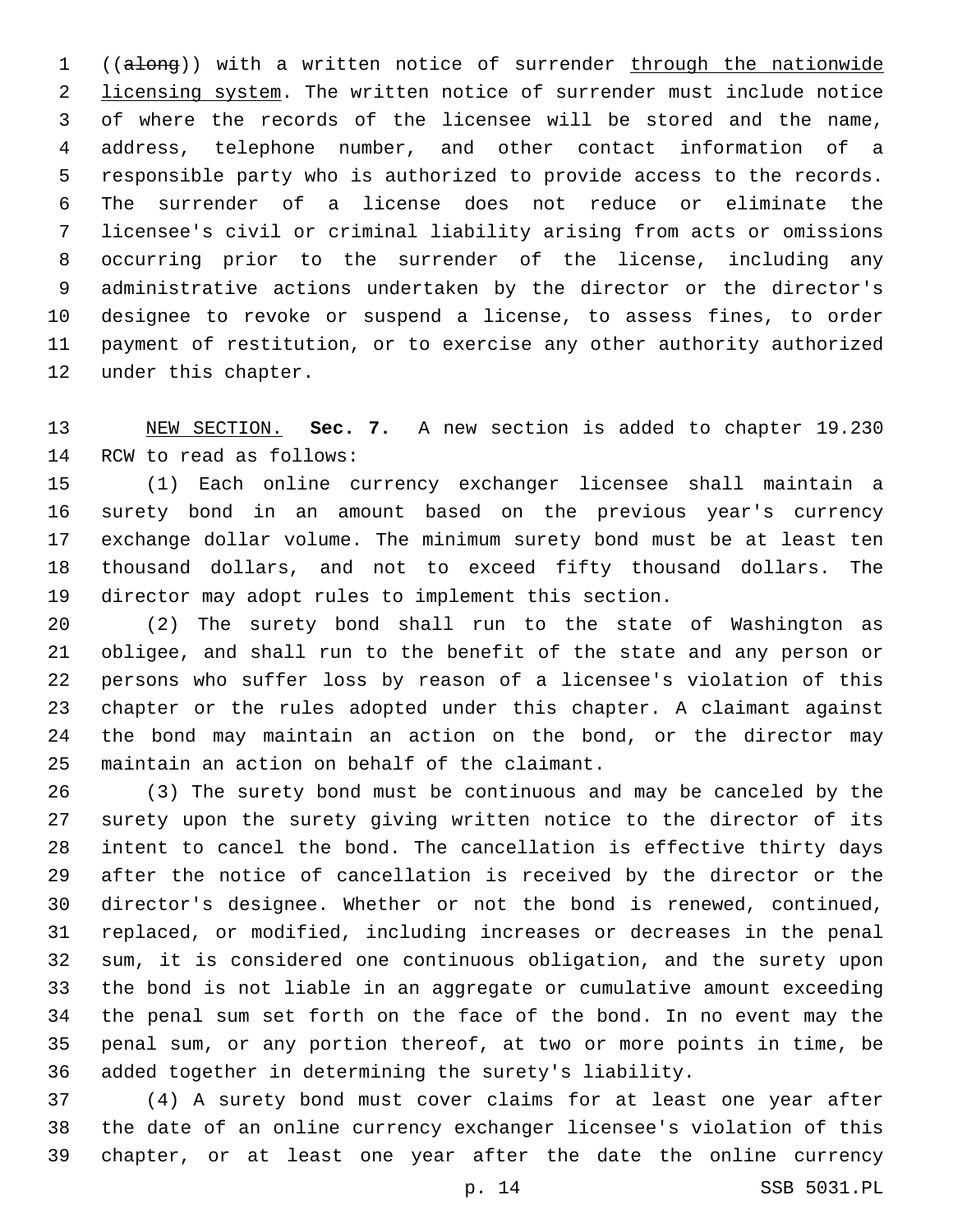exchanger licensee ceases to provide online currency exchange services in this state, whichever is longer. However, the director may permit the amount of the surety bond to be reduced or eliminated before the expiration of that time to the extent the amount of the licensee's obligations outstanding in this state are reduced.

 (5) In the event that an online currency exchanger licensee does not maintain a surety bond in the amount required under subsection (1) of this section, the director may issue a temporary cease and 9 desist order under RCW 19.230.260.

 (6) The director may increase the amount of the bond required up to a maximum of one million dollars based on the nature and volume of the business activities, the financial health of the company, and 13 other criteria specified by the director in rule.

 **Sec. 8.** RCW 19.230.100 and 2003 c 287 s 12 are each amended to 15 read as follows:

 (1) When an application for a currency exchange license is filed under this chapter, the director or the director's designee shall investigate the applicant's financial condition and responsibility, financial and business experience, competence, character, and general fitness. The director or the director's designee may conduct an on- site investigation of the applicant, the cost of which must be paid by the applicant as specified in RCW 19.230.320 or rules adopted under this chapter. The director shall issue a currency exchange license to an applicant under this chapter if the director or the director's designee finds that all of the following conditions have 26 been fulfilled:

(a) The applicant has complied with RCW 19.230.090;

 (b) The financial and business experience, competence, character, and general fitness of the applicant; and the competence, financial and business experience, character, and general fitness of the executive officers, proposed responsible individual, board directors, and persons in control of the applicant indicate that it is in the interest of the public to permit the applicant to engage in the 34 business of providing currency exchange; and

 (c) Neither the applicant, nor any executive officer, nor person who exercises control over the applicant, nor the proposed responsible individual are listed on the specially designated nationals and blocked persons list prepared by the United States

p. 15 SSB 5031.PL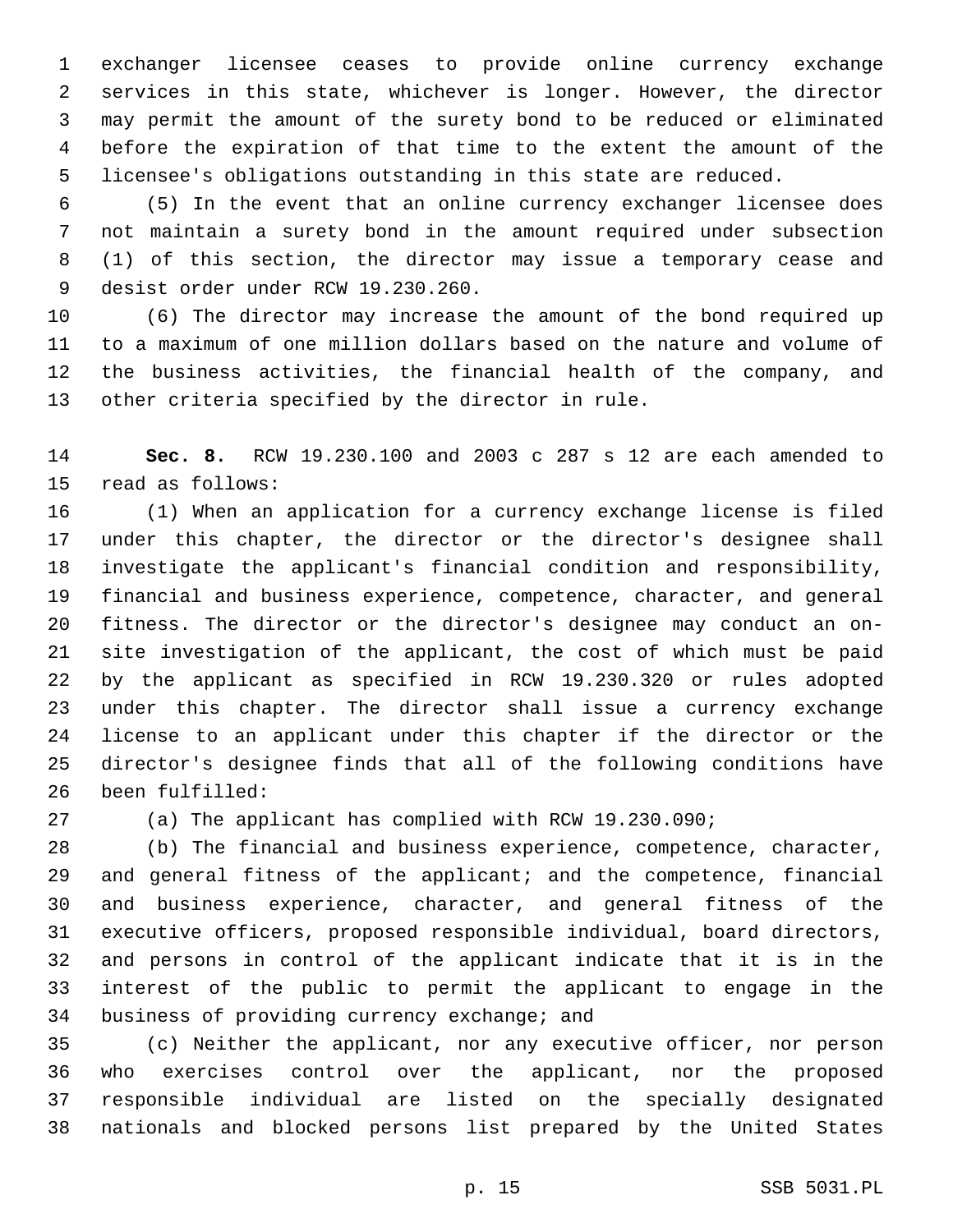department of treasury or department of state under Presidential 2 Executive Order No. 13224.

 (2) The director may for good cause extend the application review 4 period.

 (3) An applicant whose application is denied by the director under this chapter may appeal under chapter 34.05 RCW.

 (4) A currency exchange license issued under this chapter is valid from the date of issuance and remains in effect with no fixed date of expiration unless otherwise suspended or revoked by the director, or unless the license expires for nonpayment of the annual 11 ((Hicense)) assessment and any late fee, if applicable.

 (5) A currency exchange licensee may surrender a license by ((delivering the original license to)) providing the director 14 ((along)) with a written notice of surrender through the nationwide licensing system. The written notice of surrender must include notice of where the records of the licensee will be stored and the name, address, telephone number, and other contact information of a responsible party who is authorized to provide access to the records. The surrender of a license does not reduce or eliminate the licensee's civil or criminal liability arising from acts or omissions occurring prior to the surrender of the license, including any administrative actions undertaken by the director or the director's designee to revoke or suspend a license, to assess fines, to order payment of restitution, or to exercise any other authority authorized 25 under this chapter.

 **Sec. 9.** RCW 19.230.110 and 2013 c 106 s 4 are each amended to 27 read as follows:

 (1) A licensee shall pay an annual assessment as established in rule by the director no later than the annual assessment due date or, if the annual assessment due date is not a business day, on the next business day. A licensee shall pay an annual assessment based on the previous year's Washington dollar volume of: (a) Money transmissions; 33 (b) payment instruments; (c) currency exchanges; and (d) ((stored 34 value)) prepaid access sales. The total minimum assessment must be one thousand dollars per year, and the maximum assessment may not 36 exceed one hundred thousand dollars per year.

 (2) A licensee shall submit an accurate annual report with the annual assessment, in a form and in a medium prescribed by the director in rule. The annual report must state or contain:

p. 16 SSB 5031.PL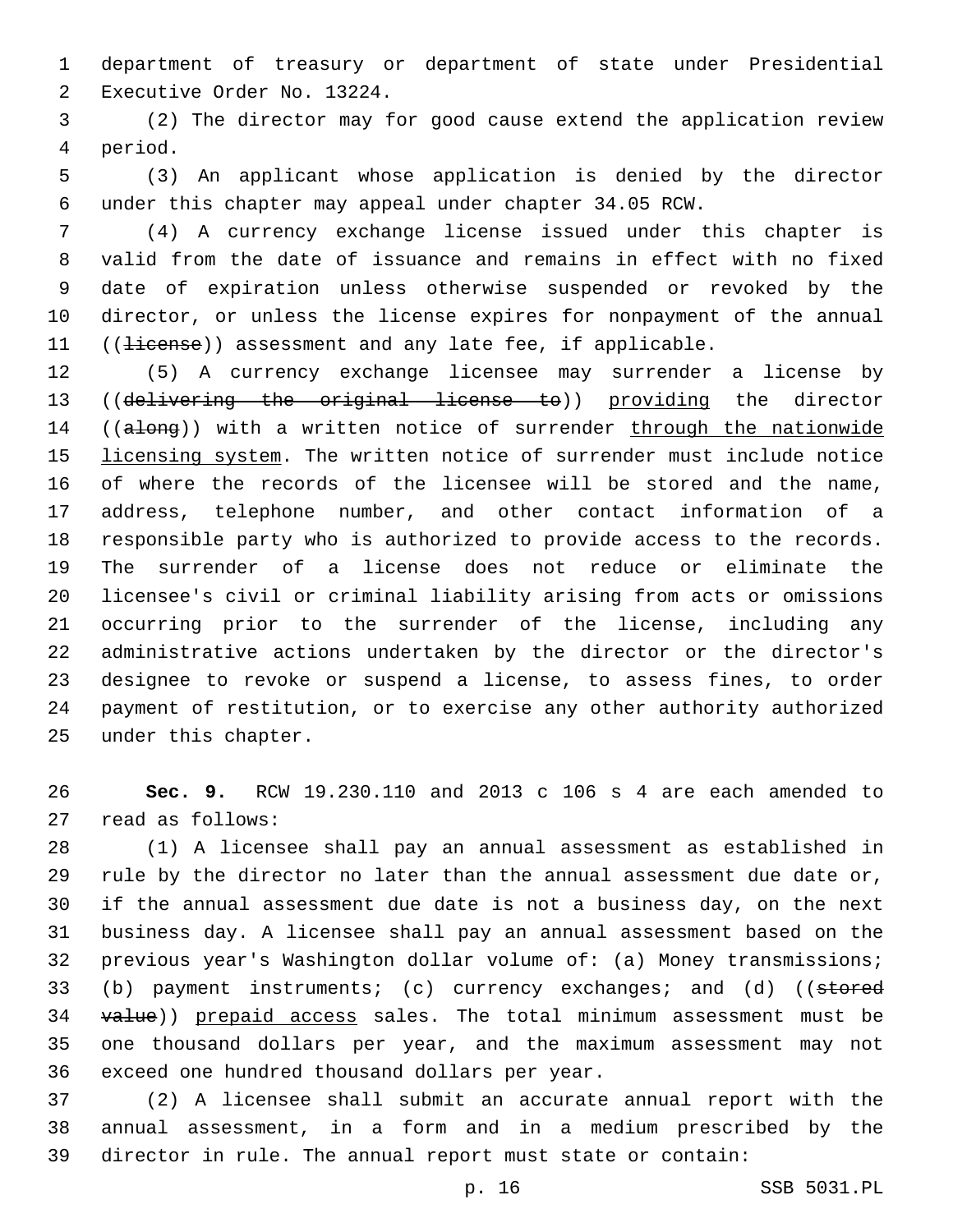(a) If the licensee is a money transmitter, a copy of the licensee's most recent audited annual financial statement or, if the licensee is a wholly owned subsidiary of another corporation, the most recent audited consolidated annual financial statement of the parent corporation or the licensee's most recent audited consolidated annual financial statement;6

 (b) A description of each material change, as defined in rule by the director, to information submitted by the licensee in its original license application which has not been previously reported 10 to the director on any required report;

 (c) If the licensee is a money transmitter, a list of the licensee's permissible investments and a certification that the licensee continues to maintain permissible investments according to the requirements set forth in RCW 19.230.200 and 19.230.210;

 (d) If the licensee is a money transmitter, proof that the 16 licensee continues to maintain an adequate ((security)) bond as 17 required by RCW 19.230.050; and

 (e) A list of the locations where the licensee or an authorized delegate of the licensee engages in or provides money services to 20 persons in Washington state.

 (3) If a licensee does not file an annual report or pay its annual assessment by the annual assessment due date, the director or the director's designee shall send the licensee a notice of suspension and assess the licensee a late fee not to exceed twenty- five percent of the annual assessment as established in rule by the director. The licensee's annual report and payment of both the annual assessment and the late fee must arrive in the department's offices by 5:00 p.m. on the thirtieth day after the assessment due date or any extension of time granted by the director, unless that date is not a business day, in which case the licensee's annual report and payment of both the annual assessment and the late fee must arrive in the department's offices by 5:00 p.m. on the next occurring business day. If the licensee's annual report and payment of both the annual assessment and late fee do not arrive by such date, the expiration of the licensee's license is effective at 5:00 p.m. on the thirtieth day after the assessment due date, unless that date is not a business day, in which case the expiration of the licensee's license is effective at 5:00 p.m. on the next occurring business day. The director, or the director's designee, may reinstate the license if, within twenty days after its effective date, the licensee: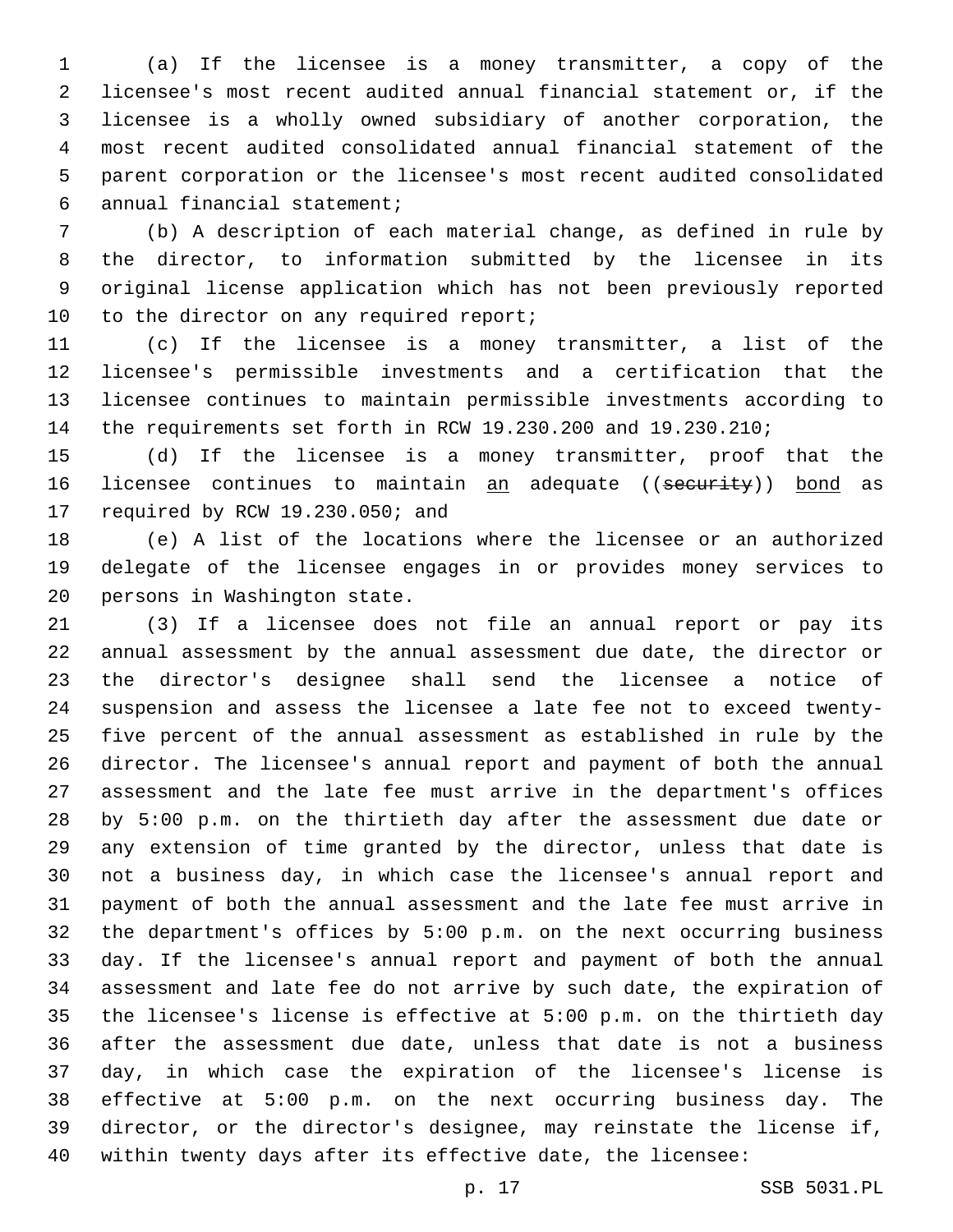(a) Files the annual report and pays both the annual assessment 2 and the late fee; and

 (b) Did not engage in or provide money services during the period 4 its license was expired.

 **Sec. 10.** RCW 19.230.130 and 2003 c 287 s 15 are each amended to read as follows:6

 (1) For the purpose of discovering violations of this chapter or rules adopted under this chapter, discovering unsafe and unsound practices, or securing information lawfully required under this chapter, the director may at any time, either personally or by designee, investigate or examine the business and, wherever located, the books, accounts, records, papers, documents, files, and other information used in the business of every licensee or its authorized delegates, and of every person who is engaged in the business of providing money services, whether the person acts or claims to act under or without the authority of this chapter. For these purposes, the director or designated representative shall have free access to the offices and places of business, books, accounts, papers, documents, other information, records, files, safes, and vaults of all such persons. The director or the director's designee may require the attendance of and examine under oath all persons whose testimony may be required about the business or the subject matter of any investigation, examination, or hearing and may require such person to produce books, accounts, papers, documents, records, files, and any other information the director or designated person declares is relevant to the inquiry. The director may require the production of original books, accounts, papers, documents, records, files, and other information; may require that such original books, accounts, papers, documents, records, files, and other information be copied; or may make copies himself or herself or by designee of such original books, accounts, papers, documents, records, files, or other information. The director or designated person may issue a directive, subpoena, or subpoena duces tecum requiring attendance or compelling production of the books, accounts, papers, documents, records, files, 35 or other information.

 (2) The licensee, applicant, or person subject to licensing under this chapter shall pay the cost of examinations and investigations as specified in RCW 19.230.320 or rules adopted under this chapter.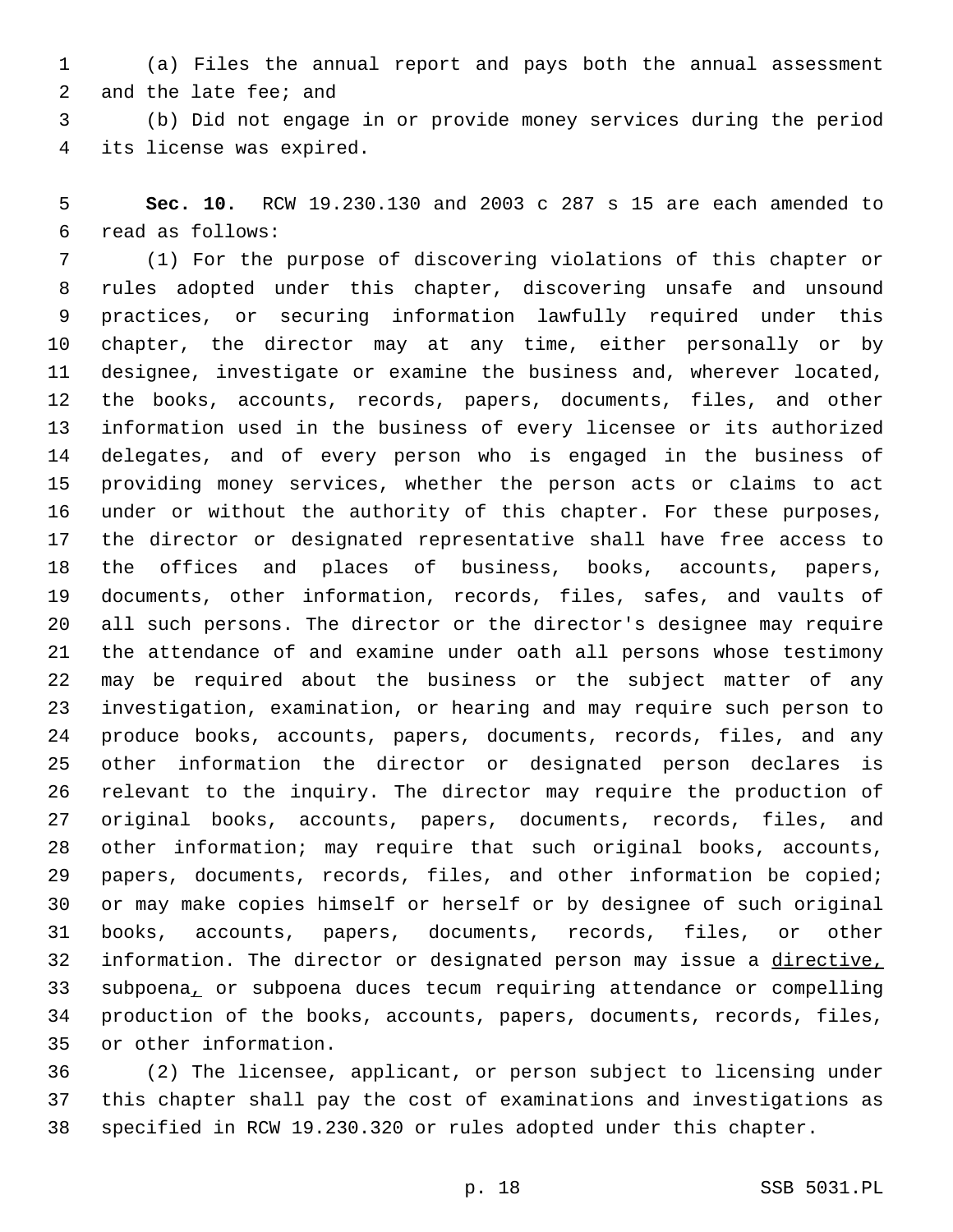(3) Information obtained during an examination or investigation under this chapter may be disclosed only as provided in RCW 19.230.190.3

 **Sec. 11.** RCW 19.230.140 and 2003 c 287 s 16 are each amended to 5 read as follows:

 (1) The director may: Conduct an on-site examination ((or investigation of)), participate in a joint or concurrent examination with other state or federal agencies, or investigate the books, accounts, records, papers, documents, files, and other information used in the business of every licensee or its authorized delegates in conjunction with representatives of other state agencies or agencies of another state or of the federal government. The director may accept an examination report or an investigation report of an agency of this state or of another state or of the federal government.

15 (2) A joint or concurrent examination or investigation, or an acceptance of an examination or investigation report, does not preclude the director from conducting an examination or investigation under this chapter. A joint report or a report accepted under this section is an official report of the director for all purposes.

 **Sec. 12.** RCW 19.230.150 and 2013 c 106 s 6 are each amended to 21 read as follows:

 (1) A licensee shall file with the director within thirty 23 ((business)) days any material changes in information provided in a licensee's application as prescribed in rule by the director. If this information indicates that the licensee is no longer in compliance with this chapter, the director may take any action authorized under this chapter to ensure that the licensee operates in compliance with 28 this chapter.

29 (2) A licensee shall ((file with the director within forty-five days after the end of each fiscal quarter a current list of all authorized delegates including the name, address, and email address, if available, of each authorized delegate providing money services to persons in Washington. The licensee shall also file with the director 34 within forty-five days after the end of each fiscal quarter a current list of all licensee locations providing money services to persons in Washington, including mobile locations, which includes the address, 37 and email address if available, of the licensee)) report all licensee branch locations and all authorized delegates to the nationwide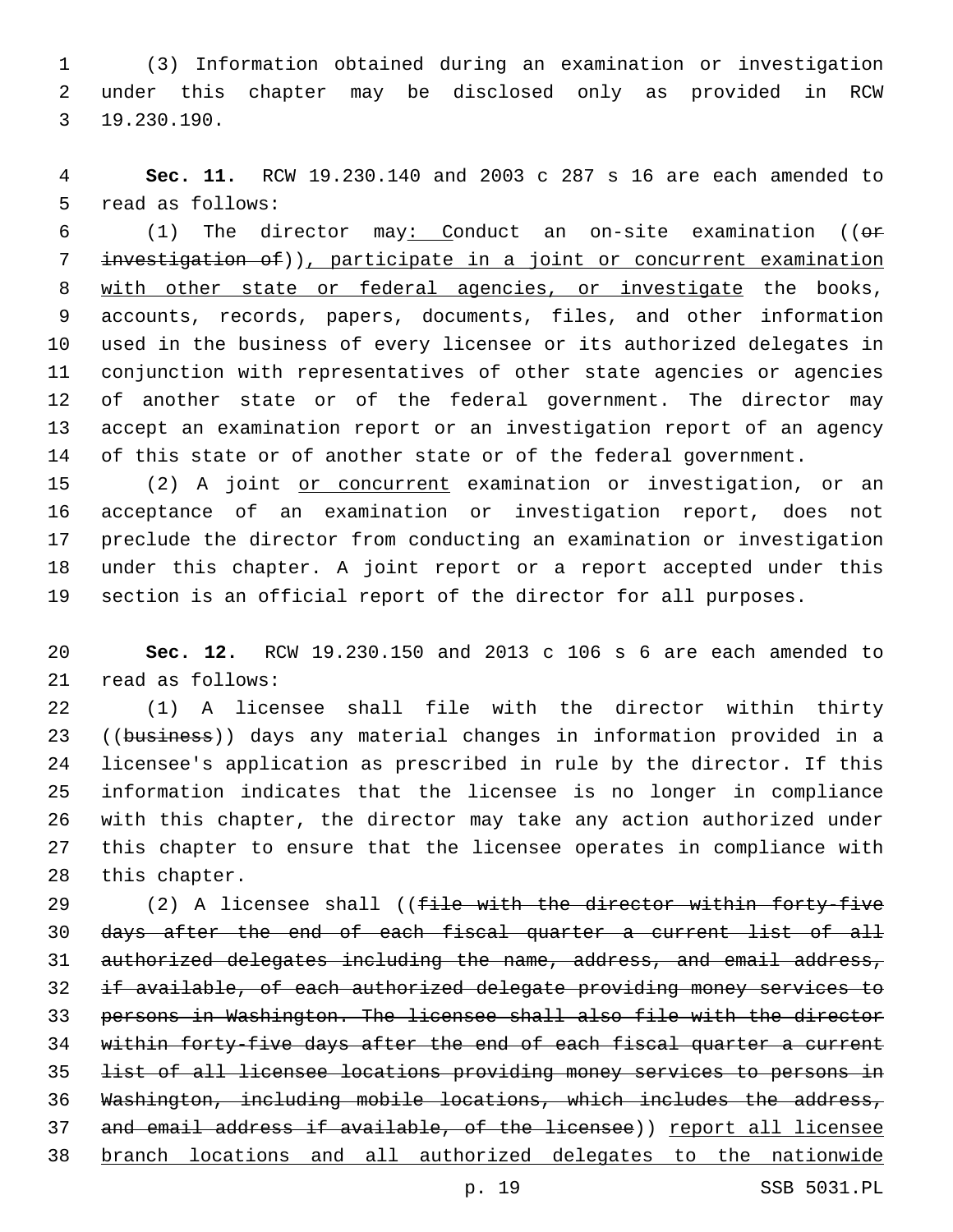licensing system within thirty days of the contractual agreement with the licensee to provide money services in Washington. Accurate records must be maintained within the licensing system as prescribed 4 in rule.

 (3) A licensee shall file a report with the director within one business day after the licensee has reason to know of the occurrence 7 of any of the following events:

 (a) The filing of a petition by or against the licensee, or any authorized delegate of the licensee, under the United States Bankruptcy Code (11 U.S.C. Sec. 101-110) for bankruptcy or 11 reorganization;

 (b) The filing of a petition by or against the licensee, or any authorized delegate of the licensee, for receivership, the commencement of any other judicial or administrative proceeding for its dissolution or reorganization, or the making of a general 16 assignment for the benefit of its creditors;

 (c) The commencement of a proceeding to revoke, suspend, restrict, or condition its license, or otherwise discipline or sanction the licensee, in a state or country in which the licensee 20 engages in business or is licensed;

 (d) The cancellation or other impairment of the licensee's bond 22 ((or other security));

 (e) A charge or conviction of the licensee or of an executive officer, responsible individual, board director of the licensee, or person in control of the licensee, for a felony; or

 (f) A charge or conviction of an authorized delegate for a 27 felony.

 **Sec. 13.** RCW 19.230.152 and 2014 c 36 s 4 are each amended to read as follows:29

30 Each licensee ((<del>on a nationwide licensing system</del>)) shall submit 31 reports of condition through a nationwide licensing system which must be in the form and must contain the information as the director may 33 require.

 **Sec. 14.** RCW 19.230.180 and 2010 c 73 s 8 are each amended to read as follows:35

 Every licensee and its authorized delegates shall file all reports required by federal currency reporting, recordkeeping, and suspicious transaction reporting requirements with the appropriate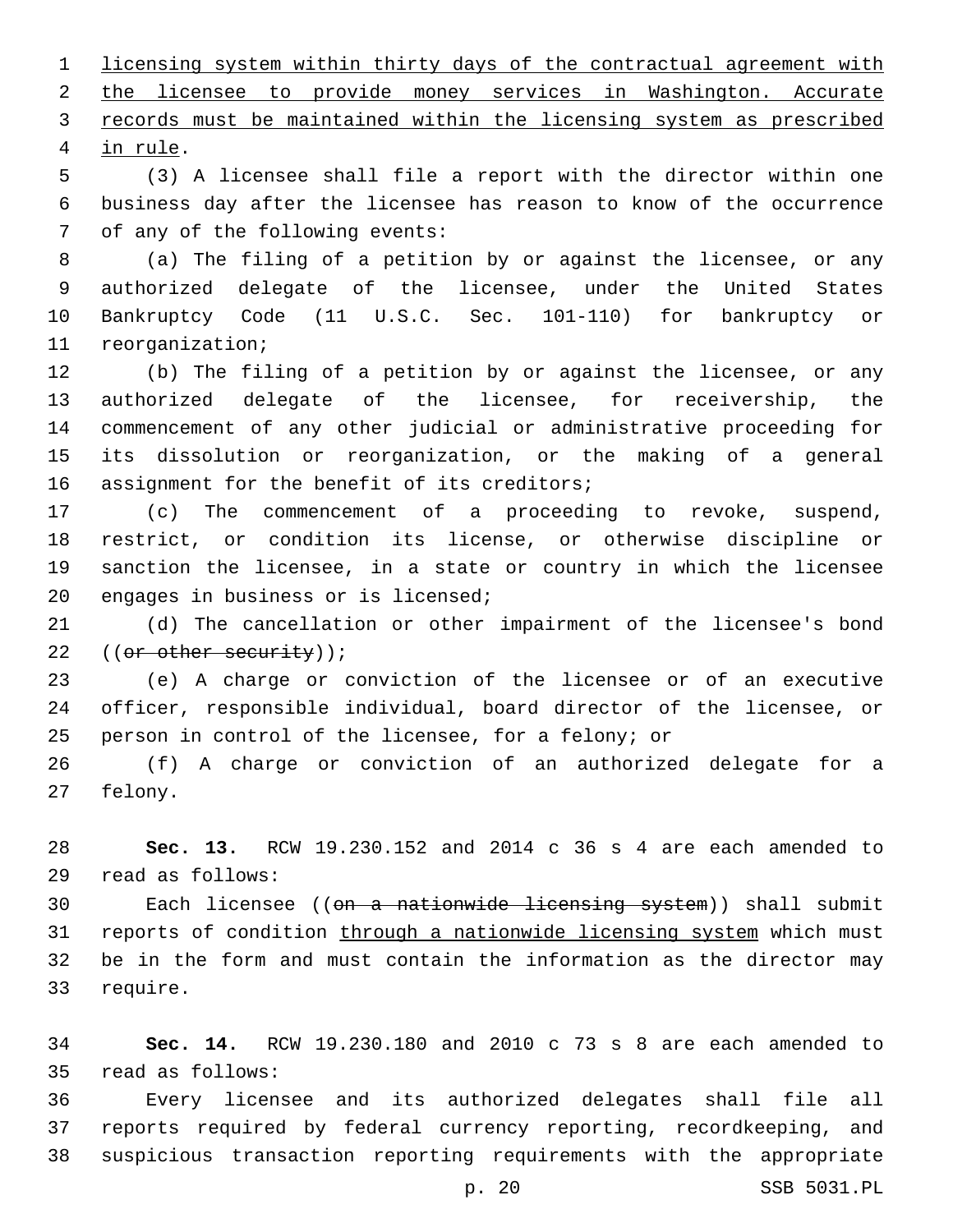1 federal agency as set forth in 31 U.S.C. Sec. 5311, 31 C.F.R. ((See. 103 (2000))) Part 1022, and other federal and state laws pertaining to money laundering. Every licensee and its authorized delegates shall maintain copies of these reports in its records in compliance 5 with RCW 19.230.170.

 **Sec. 15.** RCW 19.230.190 and 2005 c 274 s 237 are each amended to 7 read as follows:

 (1) Except as otherwise provided in subsection (2) of this section, all information or reports obtained by the director from an applicant, licensee, or authorized delegate and all information contained in, or related to, examination, investigation, operating, or condition reports prepared by, on behalf of, or for the use of the director, or financial statements, balance sheets, or authorized delegate information, are confidential and are not subject to 15 disclosure under chapter 42.56 RCW.

 (2) The director may disclose information not otherwise subject to disclosure under subsection (1) of this section to representatives of state or federal agencies who agree in writing to maintain the confidentiality of the information; or if the director finds that the release is reasonably necessary for the protection of the public and 21 in the interests of justice.

 (3) This section does not prohibit the director from disclosing 23 to the public a list of persons licensed or reported with the 24 department as authorized delegates under this chapter or the aggregated financial data concerning those licensees.

 **Sec. 16.** RCW 19.230.200 and 2013 c 106 s 7 are each amended to 27 read as follows:

28 (1)(a) A money transmitter licensee ((shall)) must maintain, at all times, permissible investments that have a market value computed in accordance with generally accepted accounting principles of not 31 less than the amount of the licensee's average ((outstanding money)) daily transmission liability. Average daily transmission liability means the sum of the daily amounts of a licensee's outstanding money transmissions, as computed each day of the month divided by the number of days in the month.

 (b) ((For the purposes of this section, average outstanding money transmission liability means the sum of the daily amounts of a licensee's outstanding money transmissions, as computed each day of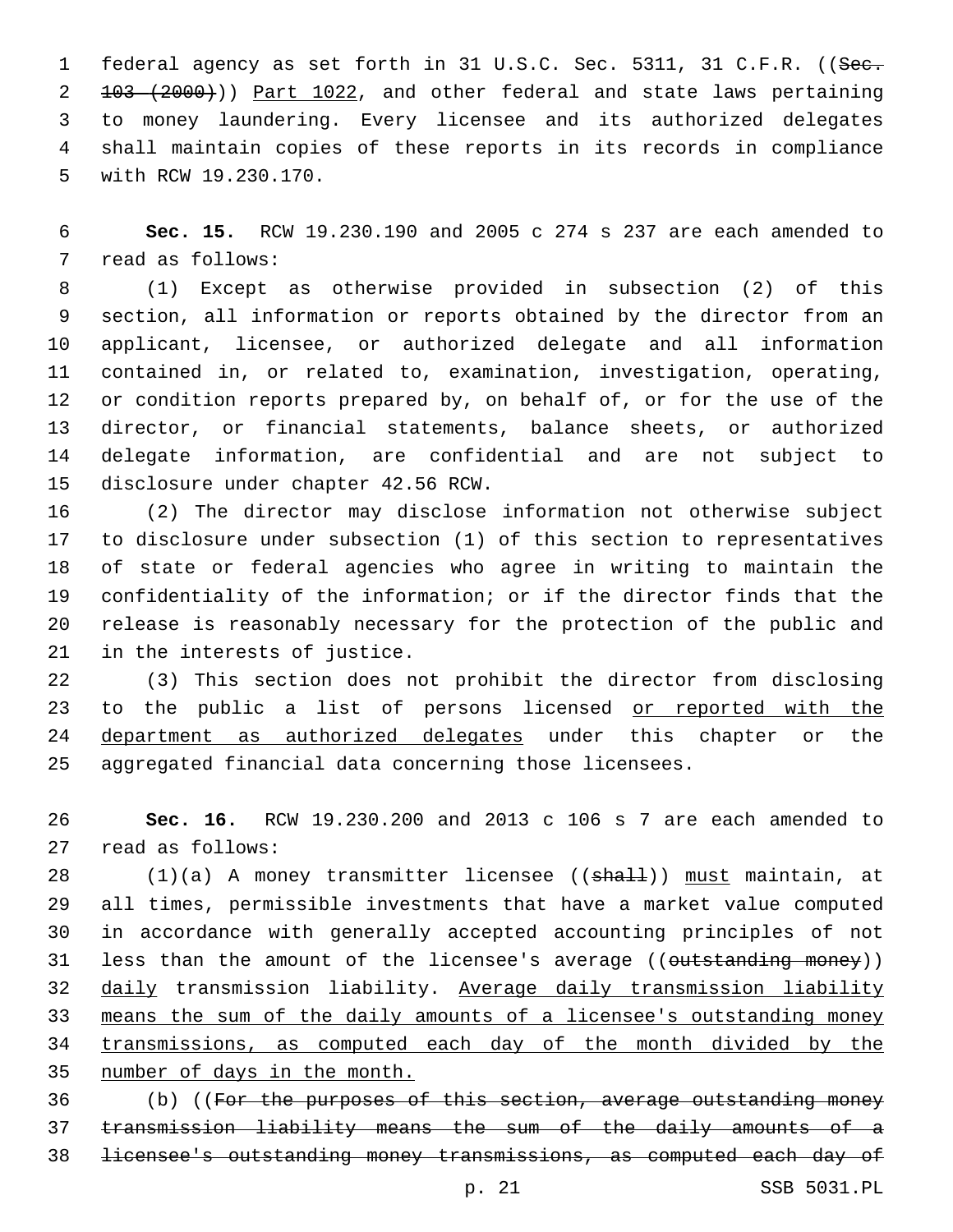the month divided by the number of days in the month)) A licensee transmitting virtual currencies must hold like-kind virtual 3 currencies of the same volume as that held by the licensee but which is obligated to consumers in lieu of the permissible investments required in (a) of this subsection.

 (c) A licensee transmitting both money and virtual currency must maintain applicable levels and types of permissible investments as 8 described in (a) and (b) of this subsection.

 (2) The director, with respect to any money transmitter licensee, may limit the extent to which a type of investment within a class of permissible investments may be considered a permissible investment, except for money, time deposits, savings deposits, demand deposits, and certificates of deposit issued by a federally insured financial institution. The director may prescribe in rule, or by order allow, other types of investments that the director determines to have a safety substantially equivalent to other permissible investments.

 **Sec. 17.** RCW 19.230.210 and 2010 c 73 s 10 are each amended to 18 read as follows:

 (1) Except to the extent otherwise limited by the director under RCW 19.230.200, the following investments are permissible for a money 21 transmitter licensee under RCW 19.230.200:

22 (a) Cash((<del>, time</del>)) on hand. Time deposits, savings deposits, 23 demand deposits,  $((a))$  certificates of deposit, or senior debt obligations of an insured depositary institution as defined in section 3 of the federal Deposit Insurance Act (12 U.S.C. Sec. 1813) or as defined under the federal Credit Union Act (12 U.S.C. Sec.  $27 1781$ 

 (b) Banker's acceptance or bill of exchange that is eligible for purchase upon endorsement by a member bank of the federal reserve system and is eligible for purchase by a federal reserve bank;

 (c) An investment bearing a rating of one of the three highest grades as defined by a nationally recognized organization that rates 33 securities;

 (d) An investment security that is an obligation of the United 35 States or a department, agency, or instrumentality thereof; an investment in an obligation that is guaranteed fully as to principal and interest by the United States; or an investment in an obligation of a state or a governmental subdivision, agency, or instrumentality 39 thereof;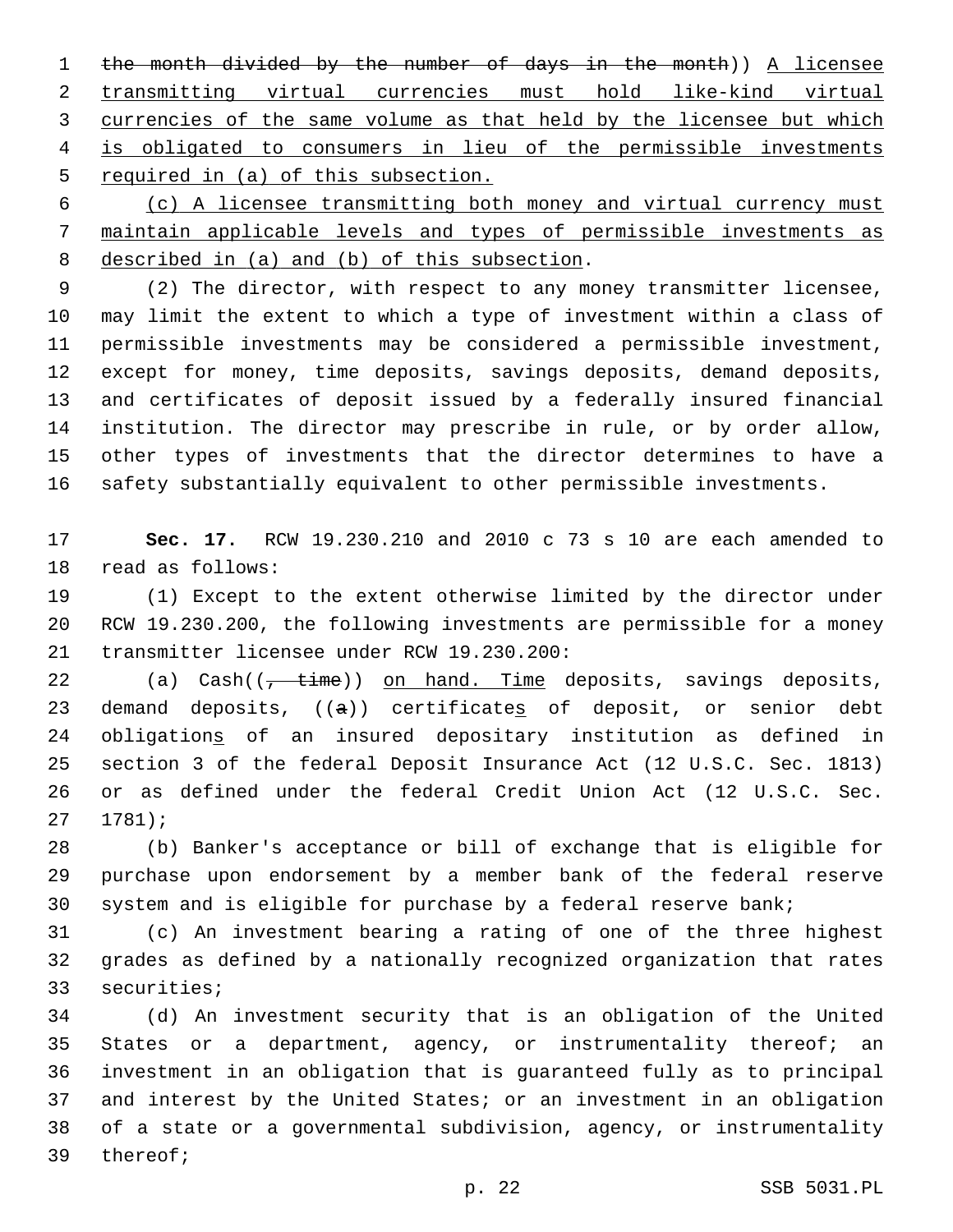(e) Receivables that are payable to a licensee from its authorized delegates, in the ordinary course of business, pursuant to contracts which are not past due or doubtful of collection, if the aggregate amount of receivables under this subsection (1)(e) does not exceed thirty percent of the total permissible investments of a licensee and the licensee does not hold, at one time, receivables under this subsection (1)(e) in any one person aggregating more than ten percent of the licensee's total permissible investments; and

 (f) A share or a certificate issued by an open-end management investment company that is registered with the United States securities and exchange commission under the Investment Companies Act of 1940 (15 U.S.C. Sec. 80(a)(1) through (64), and whose portfolio is restricted by the management company's investment policy to investments specified in (a) through (d) of this subsection.

 (2) The following investments are permissible under RCW 19.230.200, but only to the extent specified as follows:

 (a) An interest-bearing bill, note, bond, or debenture of a person whose equity shares are traded on a national securities exchange or on a national over-the-counter market, if the aggregate of investments under this subsection (2)(a) does not exceed twenty percent of the total permissible investments of a licensee and the licensee does not, at one time, hold investments under this subsection (2)(a) in any one person aggregating more than ten percent 24 of the licensee's total permissible investments;

 (b) A share of a person traded on a national securities exchange or a national over-the-counter market or a share or a certificate issued by an open-end management investment company that is registered with the United States securities and exchange commission under the Investment Companies Act of 1940 (15 U.S.C. Sec. 80(a)(1) through (64), and whose portfolio is restricted by the management company's investment policy to shares of a person traded on a national securities exchange or a national over-the-counter market, if the aggregate of investments under this subsection (2)(b) does not exceed twenty percent of the total permissible investments of a licensee and the licensee does not, at one time, hold investments under this subsection (2)(b) in any one person aggregating more than ten percent of the licensee's total permissible investments;

 (c) A demand-borrowing agreement made to a corporation or a subsidiary of a corporation whose securities are traded on a national securities exchange, if the aggregate of the amount of principal and

p. 23 SSB 5031.PL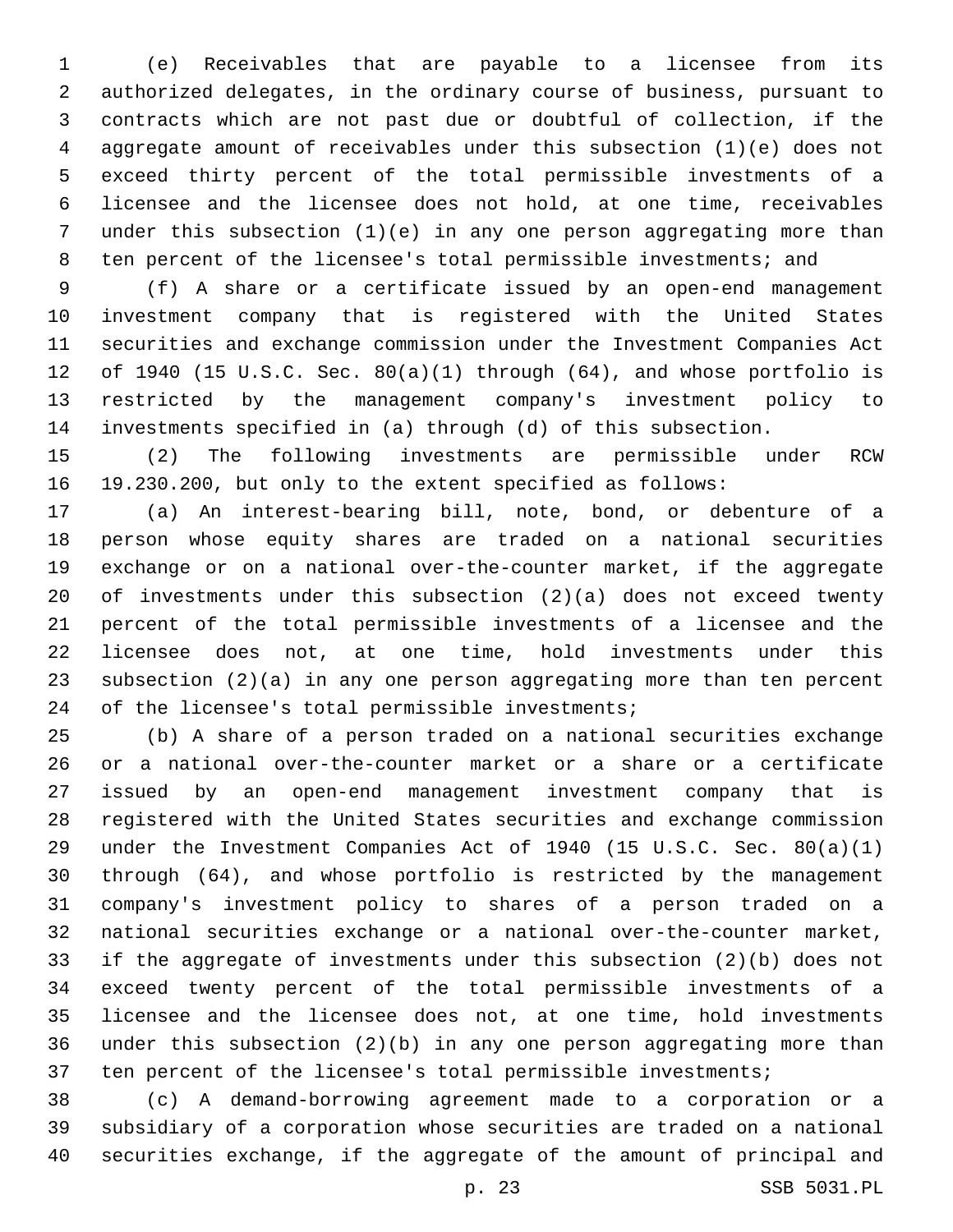interest outstanding under demand-borrowing agreements under this subsection (2)(c) does not exceed twenty percent of the total permissible investments of a licensee and the licensee does not, at one time, hold principal and interest outstanding under demand- borrowing agreements under this subsection (2)(c) with any one person aggregating more than ten percent of the licensee's total permissible 7 investments; and

 (d) Any other investment the director designates, to the extent 9 specified in rule by the director.

 (3) The aggregate of investments under subsection (2) of this section may not exceed fifty percent of the total permissible 12 investments of a licensee.

 (4) A licensee may not use any portion of a restricted asset as a permissible investment. Restricted assets include, but are not limited to, surety bonds or any other assets pledged to other persons or entities. The director may establish by rule other restricted 17 assets.

 **Sec. 18.** RCW 19.230.250 and 2003 c 287 s 27 are each amended to 19 read as follows:

 (1) If the director has reason to believe that a person has violated or is violating RCW 19.230.030 or 19.230.080, the director or the director's designee may conduct an examination or investigation as authorized under RCW 19.230.130.23

 (2) If as a result of such investigation or examination, the director finds that a person has violated RCW 19.230.030 or 19.230.080, the director may issue a temporary cease and desist order 27 as authorized under RCW 19.230.260.

 (3) If as a result of such an investigation or examination, the director finds that a person has violated RCW 19.230.030 or 19.230.080, the director may issue an order to prohibit the person from continuing to engage in providing money services, to compel the person to pay restitution to damaged parties, to impose civil money penalties on the person, which may include the costs and expenses to investigate and prosecute violations of this chapter, and to prohibit from participation in the affairs of any licensee or authorized delegate, or both, any executive officer, person in control, or 37 employee of the person.

 (4) The director may petition the superior court for the issuance of a temporary restraining order under the rules of civil procedure.

p. 24 SSB 5031.PL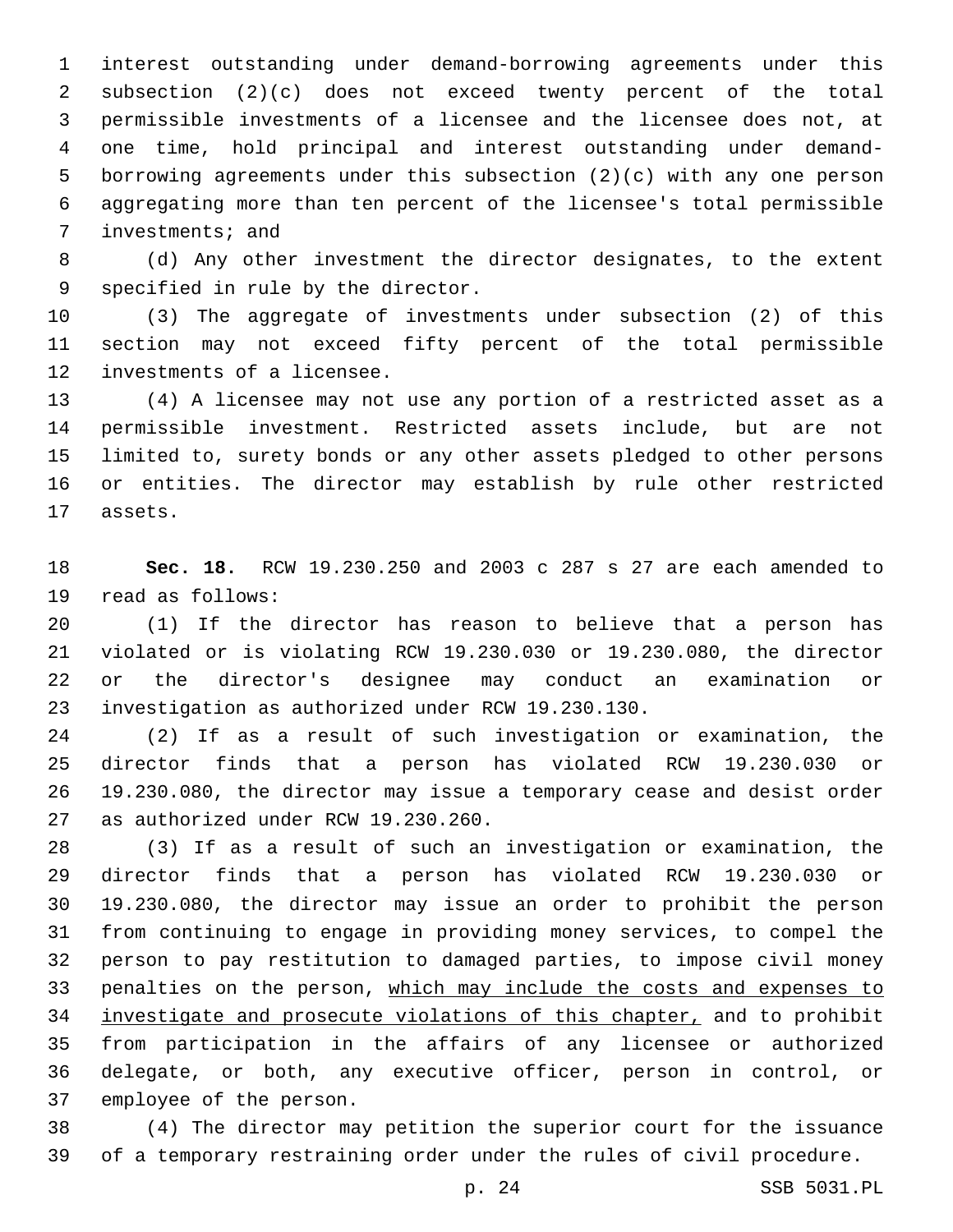**Sec. 19.** RCW 19.230.290 and 2003 c 287 s 31 are each amended to 2 read as follows:

 The director may assess a civil penalty against a licensee, responsible individual, authorized delegate, or other person that violates this chapter or a rule adopted or an order issued under this chapter in an amount not to exceed one hundred dollars per violation per day for each day the violation is outstanding, plus this state's costs and expenses for the investigation and prosecution of the 9 matter, including reasonable attorneys' fees.

 **Sec. 20.** RCW 19.230.320 and 2010 c 73 s 11 are each amended to read as follows:11

 (1) The director shall establish fees by rule sufficient to cover the costs of administering this chapter. The director may establish different fees for each type of license authorized under this 15 chapter. These fees may include:

 (a) An annual assessment specified in rule by the director paid 17 by each licensee on or before the annual assessment due date;

 (b) A late fee for late payment of the annual assessment as 19 specified in rule by the director;

 (c) An hourly investigation fee to cover the costs of any investigation of the books and records of a licensee or other person 22 subject to this chapter;

 (d) A nonrefundable application fee to cover the costs of processing license applications made to the director under this 25 chapter;

 (e) An initial license fee to cover the period from the date of licensure to the end of the calendar year in which the license is 28 initially granted; and

 (f) A transaction fee or set of transaction fees to cover the administrative costs associated with processing changes in control, changes of address, and other administrative changes as specified in 32 rule by the director.

 (2) The director shall ensure that when an examination or investigation, or any part of the examination or investigation, of any licensee applicant or person subject to licensing under this chapter, requires travel and services outside this state by the director or designee, the licensee applicant or person subject to licensing under this chapter that is the subject of the examination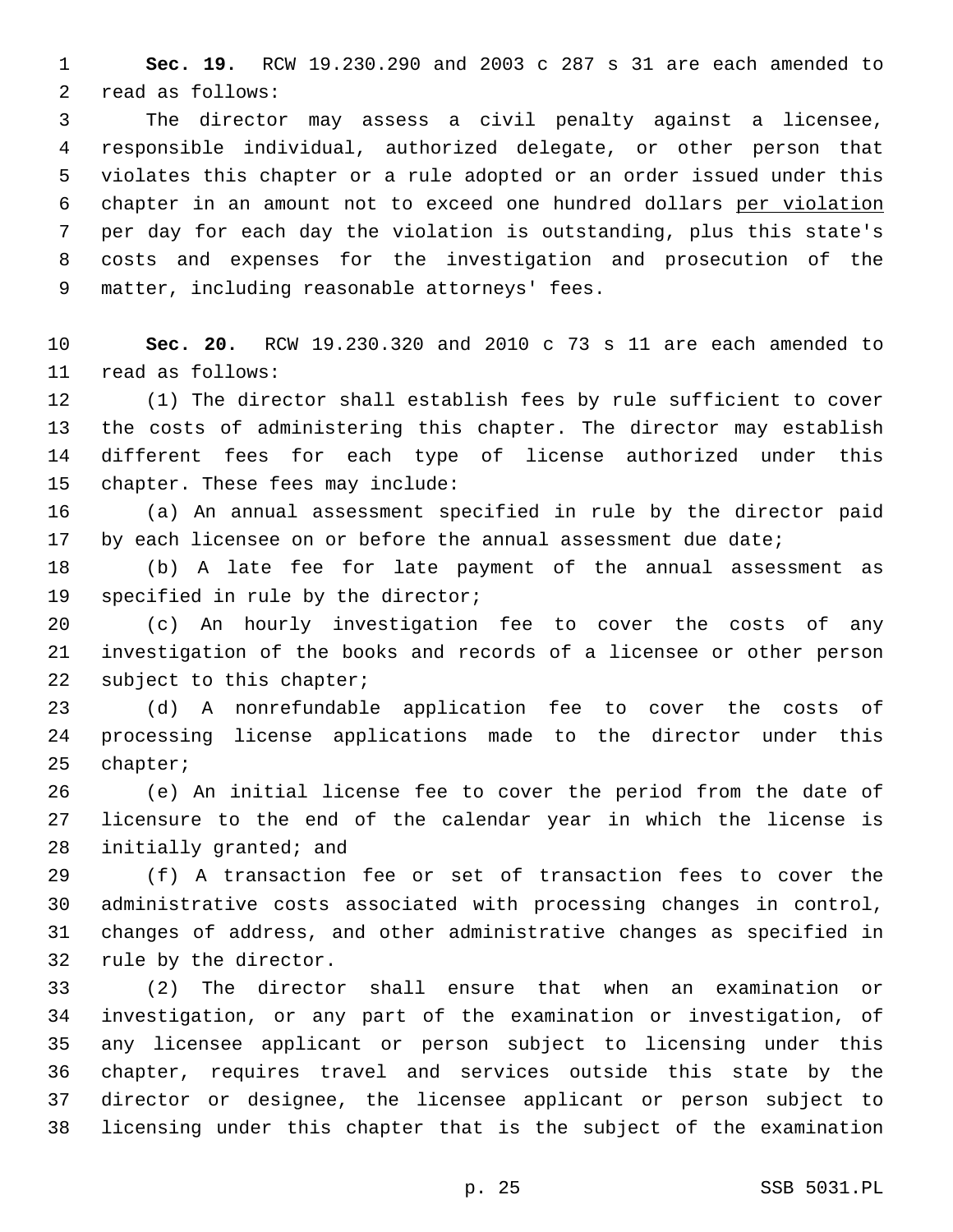or investigation shall pay the actual travel expenses incurred by the director or designee conducting the examination or investigation.

 (3) All moneys, fees, and penalties collected under this chapter shall be deposited into the financial services regulation account.

 (4) The director or designee may waive all or a portion of the fees and assessments under this chapter.

 NEW SECTION. **Sec. 21.** A new section is added to chapter 19.230 8 RCW to read as follows:

 (1) Virtual currency licensees must provide to any person seeking to use the licensee's products or services the disclosures required 11 by subsection (2) of this section.

 (2) As applicable, virtual currency licensees must make the 13 following disclosures:

 (a) A schedule of all fees and charges the licensee may assess on a transaction, how the fees and charges will be calculated if not set in advance and disclosed, and the timing of the fees and charges.

 (b) Whether the product or service provided is insured or guaranteed by an agency of the United States, such as the federal deposit insurance corporation or the securities investor protection corporation or by private insurance against theft or loss, including 21 cybertheft or theft by other means.

 (c) A notice that the transfer of virtual currency or digital units is irrevocable and any exception to the irrevocability of 24 transfer.

 (d) A notice describing the licensee's liability for unauthorized, mistaken, or accidental transfers and, describing the user's responsibility for providing notice of such mistake to the licensee and of general error-resolution rights applicable to any 29 transaction.

 (3) Licensees must provide any additional disclosures the 31 director may require as set forth in rule.

 (4) Disclosures required by this section must be made separately from any other information provided by the licensee and in a clear 34 and conspicuous manner.

 **Sec. 22.** RCW 19.230.330 and 2014 c 206 s 1 are each amended to read as follows:36

 (1)(a) Every money transmitter licensee and its authorized delegates shall transmit the monetary equivalent of all money or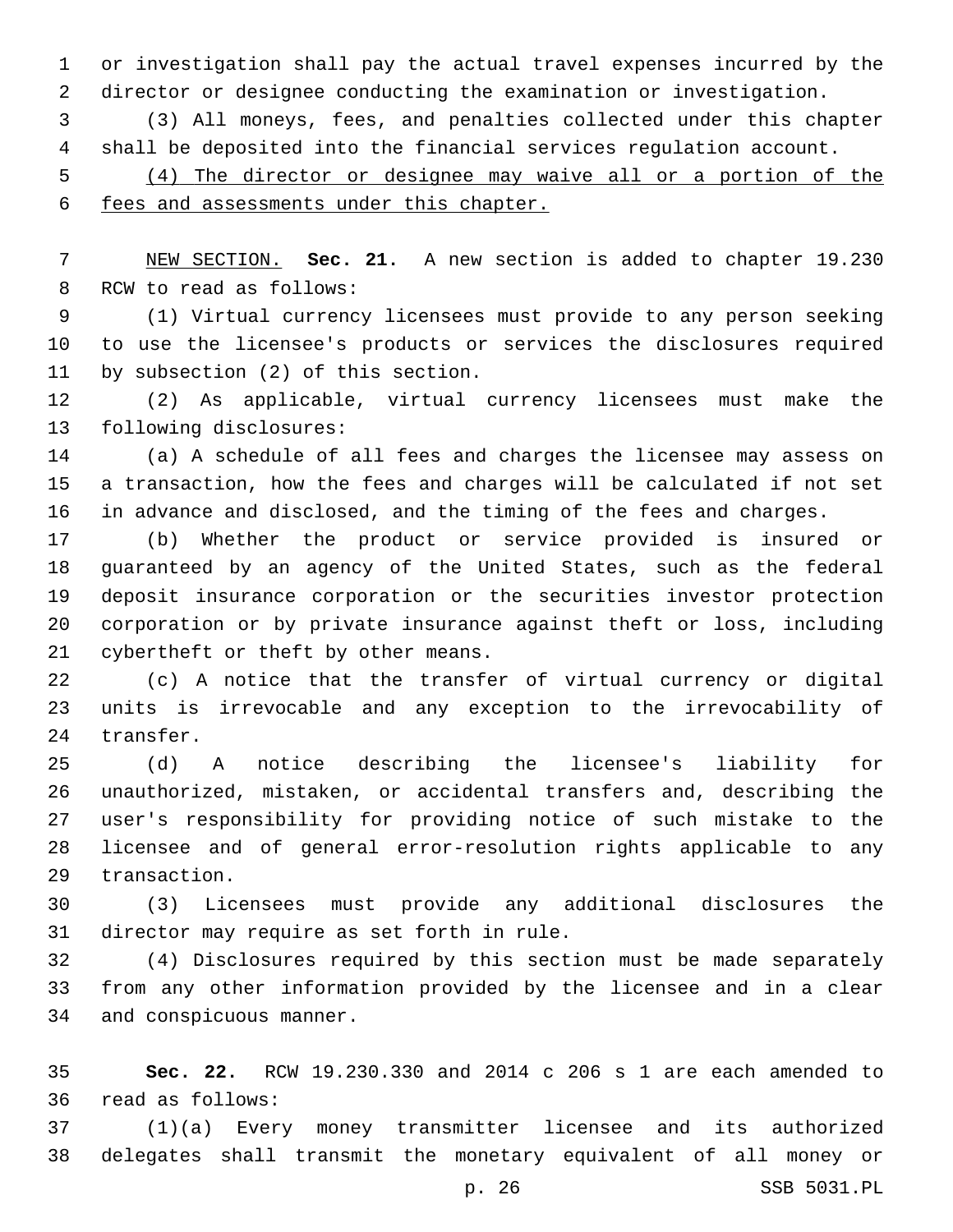equivalent value received from a customer for transmission, net of any fees, or issue instructions committing the money or its monetary equivalent, to the person designated by the customer within ten business days after receiving the money or equivalent value, unless otherwise ordered by the customer or when the transmission is for the payment of goods or services or unless the licensee or its authorized delegate has reason to believe that a crime has occurred, is occurring, or may occur as a result of transmitting the money. For purposes of this subsection, money is considered to have been transmitted when it is available to the person designated by the customer and a reasonable effort has been made to inform this designated person that the money is available, whether or not the designated person has taken possession of the money. As used in this subsection, "monetary equivalent," when used in connection with a money transmission in which the customer provides the licensee or its authorized delegate with the money of one government, and the designated recipient is to receive the money of another government, means the amount of money, in the currency of the government that the designated recipient is to receive, as converted at the retail exchange rate offered by the licensee or its authorized delegate to 21 the customer in connection with the transaction.

 (b) A money transmitter licensee that accepts money or its equivalent from consumers purchasing goods or services from third- party merchants and transmits the money or its equivalent to those merchants selling the goods or services to the consumer must:

 (i) Transmit the money or its equivalent to the merchant within the time frame agreed upon in the merchant's agreement with the money 28 transmitter licensee; and

 (ii) Conspicuously disclose to the merchant in the agreement the money transmitter licensee's authority to place a hold or delay in transmittal of consumer money or its equivalent for more than ten business days and the general circumstances under which the merchant 33 may be subject to a hold or delay.

 (2)(a) Every money transmitter licensee and its authorized delegates shall provide a receipt to the customer that clearly states the amount of money presented for transmission and the total of any fees charged by the licensee. If the rate of exchange for a money transmission to be paid in the currency of another country is fixed by the licensee for that transaction at the time the money transmission is initiated, then the receipt provided to the customer